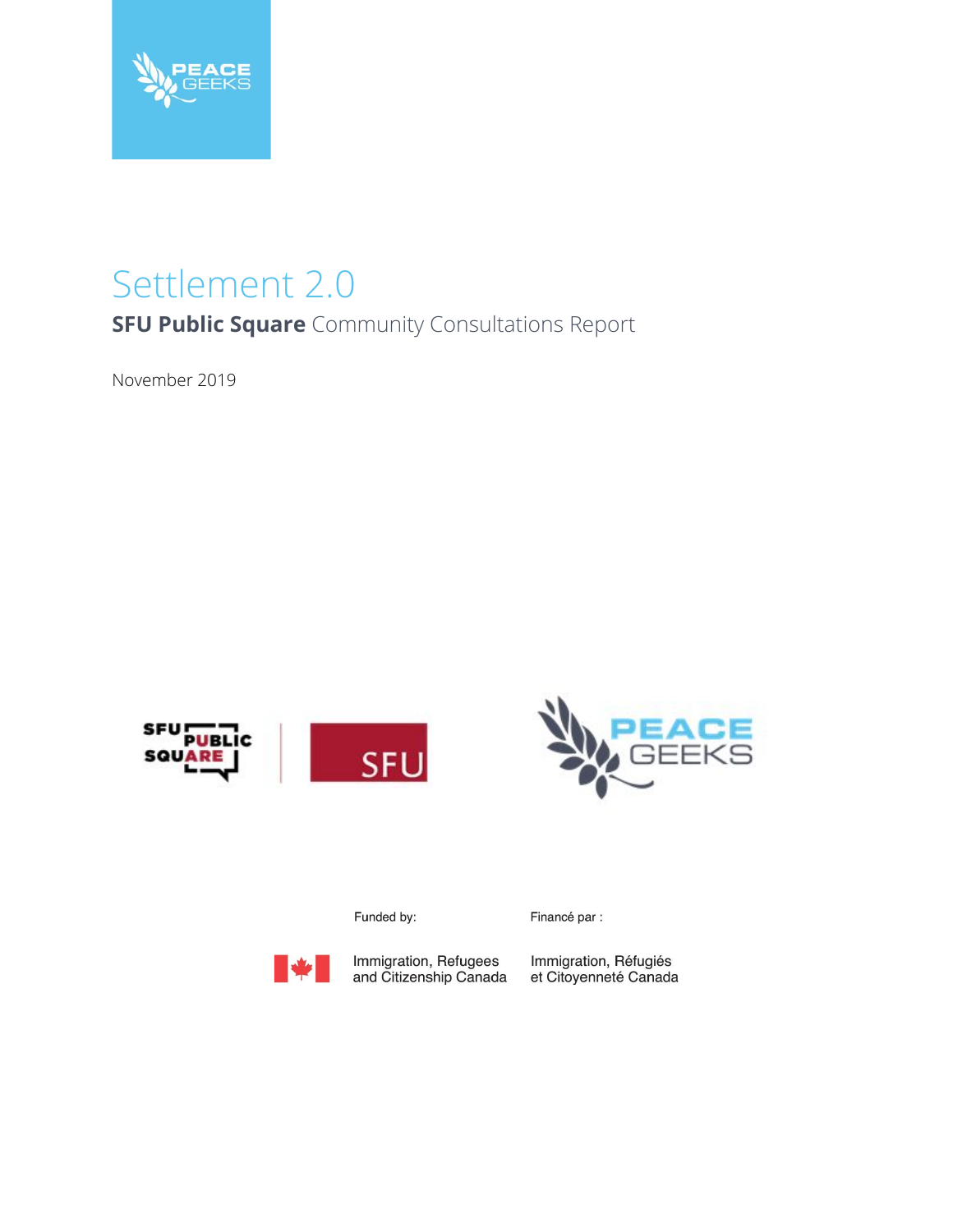### Table of Contents

| <b>About this Report</b>                                           | 4              |
|--------------------------------------------------------------------|----------------|
| About PeaceGeeks Society                                           | $\overline{4}$ |
| About SFU Public Square                                            | 4              |
| <b>Executive Summary</b>                                           | 5              |
| <b>Background</b>                                                  | 6              |
| Analytical Framework                                               | $8\,$          |
| Methodology                                                        | 8              |
| Process Design                                                     | 9              |
| <b>Promising Innovative Work</b>                                   | 10             |
| SFU RADIUS: Refugee Livelihood Lab                                 | 10             |
| Pacific Immigrant Resource Society's mobile childcare services     | 11             |
| Immigrant Services Society of BC: TechWomen Program                | 12             |
| Immigrant Employment Council of BC: Mentor Connect Program         | 12             |
| The Surrey School District's Settlement Workers in Schools Program | 13             |
| <b>Enabling Conditions</b>                                         | 14             |
| Designing for systemic barriers                                    | 14             |
| Taking user-centric, asset-based approach                          | 15             |
| Creating private sector partnerships                               | 16             |
| Grounding in community                                             | 17             |
| Newcomer-led programs                                              | 18             |
| Enabling collaboration through information sharing                 | 18             |
| <b>Recommendations</b>                                             | 20             |
| Cultivate relationships with private partners                      | 20             |
| Seek private sector funds for exploratory projects                 | 20             |
| Take a client-centric approach                                     | 21             |
| Ground settlement work in community at every stage                 | 21             |
| More newcomers in decision making roles                            | 21             |
| Address systemic barriers when designing new programs              | 22             |
| Develop new platforms for collaboration                            | 22             |
| <b>Emerging Directions</b>                                         | 23             |
| <b>Conclusion</b>                                                  | 25             |
| <b>Appendix A: Asset Mapping</b>                                   | 27             |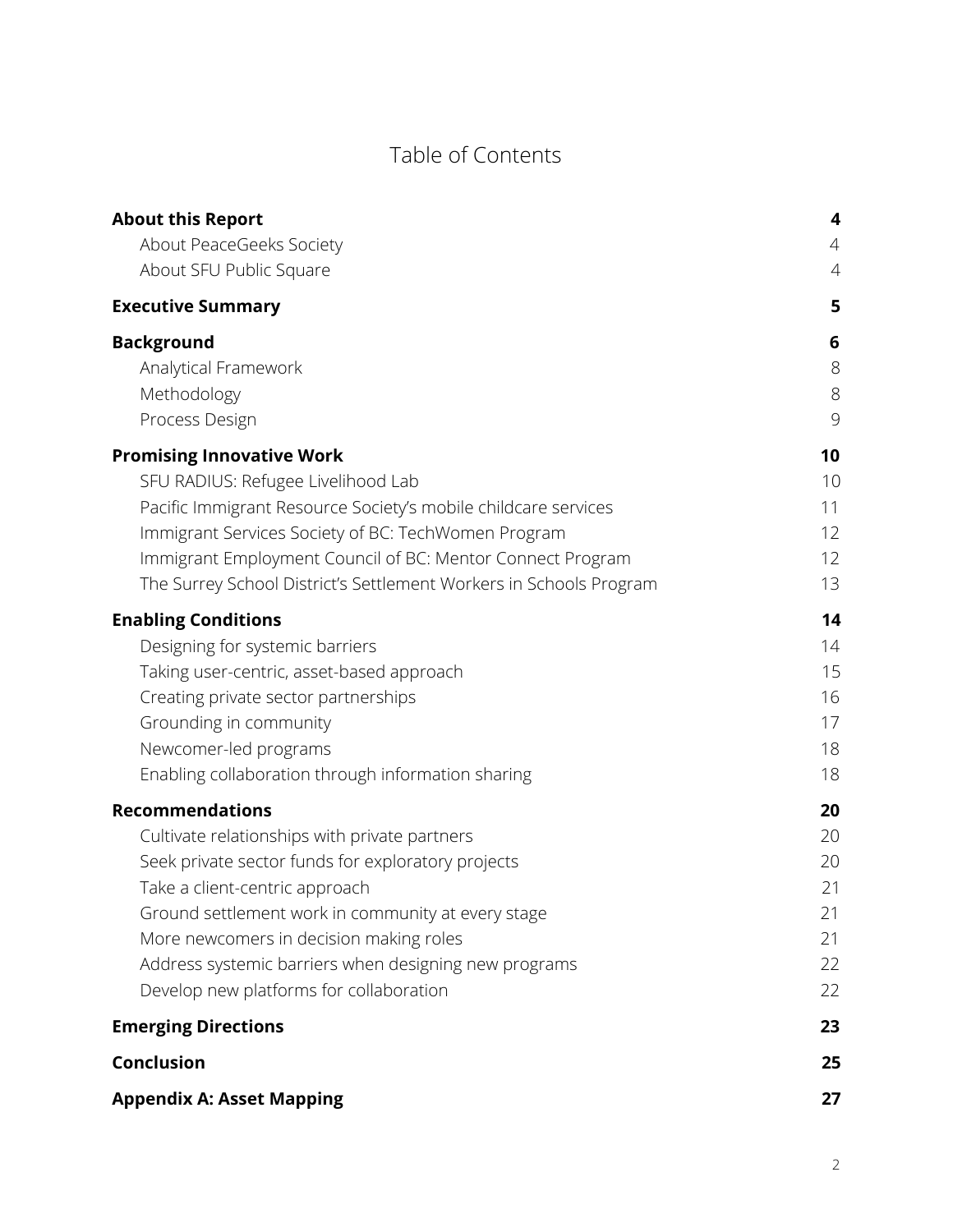**[Appendix](#page-28-0) B: Process Design [29](#page-28-0)**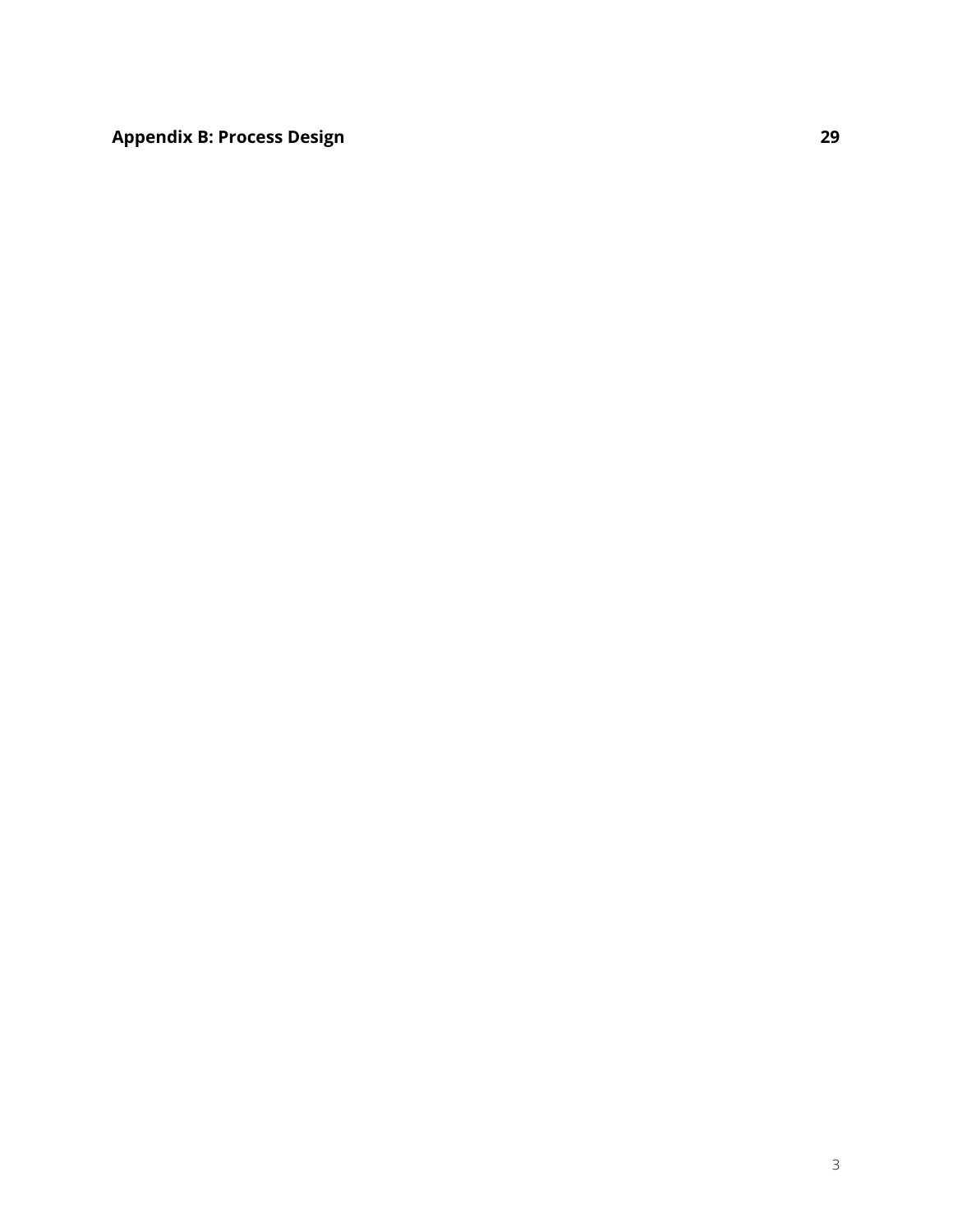## <span id="page-3-0"></span>About this Report

This report outlines the second phase of the Settlement 2.0 project, undertaken in partnership between SFU Public Square and PeaceGeeks Society. This report provides a detailed overview of the results and recommendations of Phase II of this project, and summarizes promising work, enabling conditions, and emerging directions that came up during the consultations. Recommendations for potential actions that can facilitate collaboration and innovation in the settlement sector are also included.

#### <span id="page-3-1"></span>About PeaceGeeks Society

PeaceGeeks Society is a nonprofit organization that builds digital tools to empower communities in the pursuit of peace. Based in Vancouver, Canada, PeaceGeeks collaborates with communities to put technology tools and digital literacy in the hands of citizens, peacebuilders, human rights defenders, and humanitarian responders. Founded in 2011, PeaceGeeks has grown from a grassroots volunteer group into a nonprofit leader in building technology for peace. PeaceGeeks launched Arrival Advisor, a free mobile app for newcomers to British Columbia, in Spring 2019. Arrival Advisor is the most comprehensive and up-to-date directory of relevant settlement and community services that immigrants and refugees will need to access as they settle in Canada.

#### <span id="page-3-2"></span>About SFU Public Square

SFU Public Square is a signature initiative designed to spark, nurture and restore community connections, and establishes Simon Fraser University as the go-to convener of serious and productive conversations about issues of public concern. More than a single place or program, SFU Public Square assembles the hearts, minds, and talents of diverse communities to promote inclusive, intelligent, and inspiring dialogue. SFU Public Square events and offerings proclaim [S](http://www.sfu.ca/engage/)FU's vision to be Canada's leading community-engaged research university.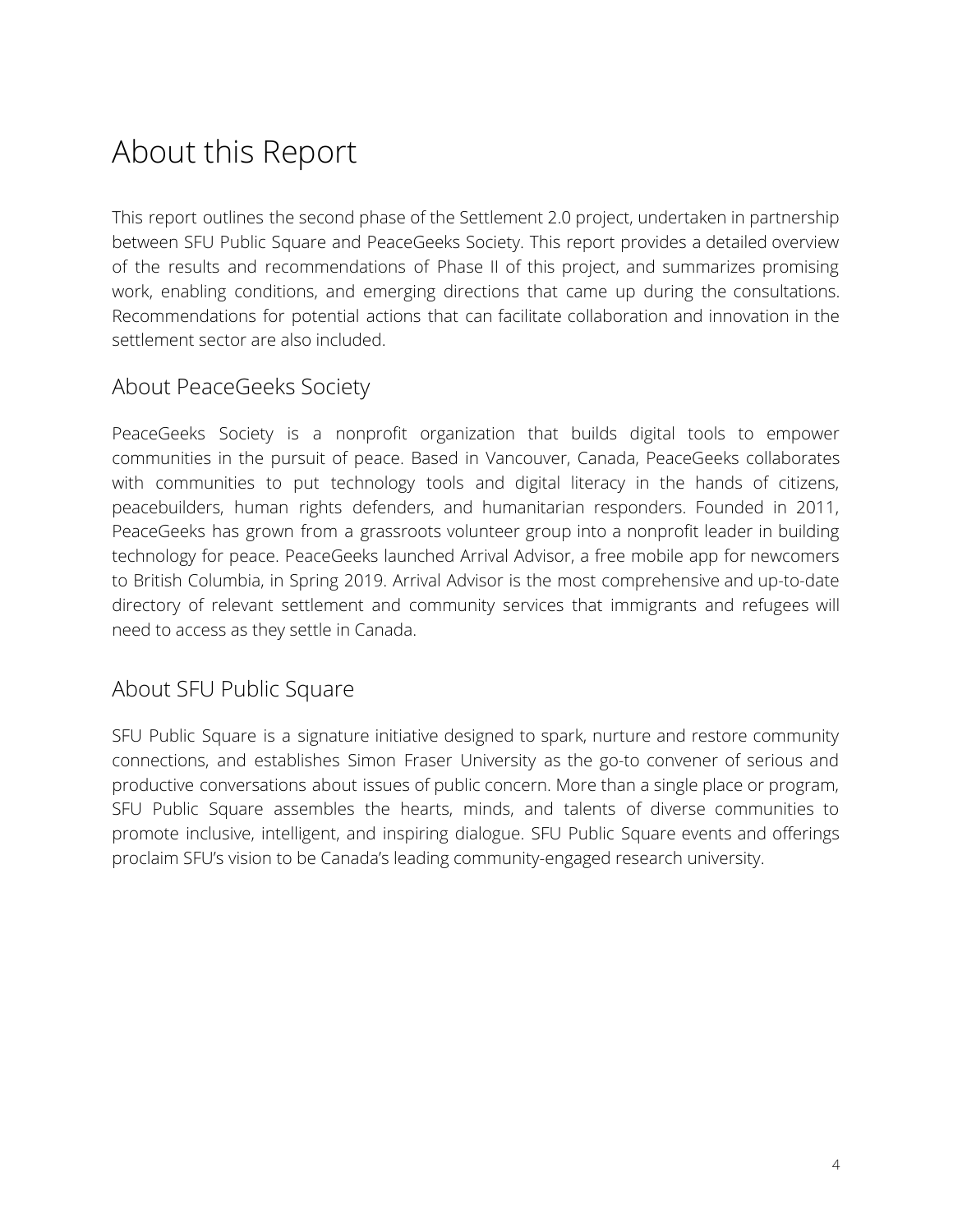### <span id="page-4-0"></span>Executive Summary

As part of PeaceGeeks' Settlement 2.0 project, Simon Fraser University (SFU) Public Square convened four consultations that explored how to encourage innovation and collaboration in the settlement sector by building on promising work in the sub-area of newcomer employment. The consultations were held in Vancouver and Surrey in July 2019. In total, 413 invitations were sent to settlement-facing organizations, community groups, and other stakeholders. The 56 participants who attended the sessions included stakeholders from settlement service agencies, neighbourhood houses, libraries, employment agencies, non-profit organizations, the City of Vancouver, Work BC, newcomer leadership programs, and social innovation hubs.

The community consultation sessions focusing on moving participants into a mode of appreciative inquiry to surface promising real-life examples that were perceived to be innovative, available assets, and the conditions participants felt enabled successful outcomes. The sessions centred participants as experts, and guided them to find key factors that are enabling success and that may be transferable across the sector, despite identified sector-wide constraints to innovation. At each session, notetakers recorded transcripts of the conversations that took place at tables of 6 - 9 participants. These transcripts were then used to conduct a thematic analysis of the sessions. The transcripts were coded in qualitative analysis software using open, axial, and selective coding, and following a grounded theory approach.

Overall, the conditions that enable collaborative and innovative work in the settlement sector include designing programs for systemic barriers, creating private sector partnerships, and enabling collaboration through information sharing. Participants also spoke about the value of taking a user-centric and asset-based approach, grounding service delivery in community, and supporting newcomer-led programs. During the course of the consultations, participants surfaced some potential initiatives to address these recommendations. These include the creation of a central data repository for settlement agencies, a client management software for settlement workers, the expansion of programs that incubate newcomer leadership, and changing funding models to require partnerships between settlement organizations of different sizes. Participants at the consultations were eager to collaborate and share what they believed could be the basis of future innovative and collaborative work in the Canadian settlement sector.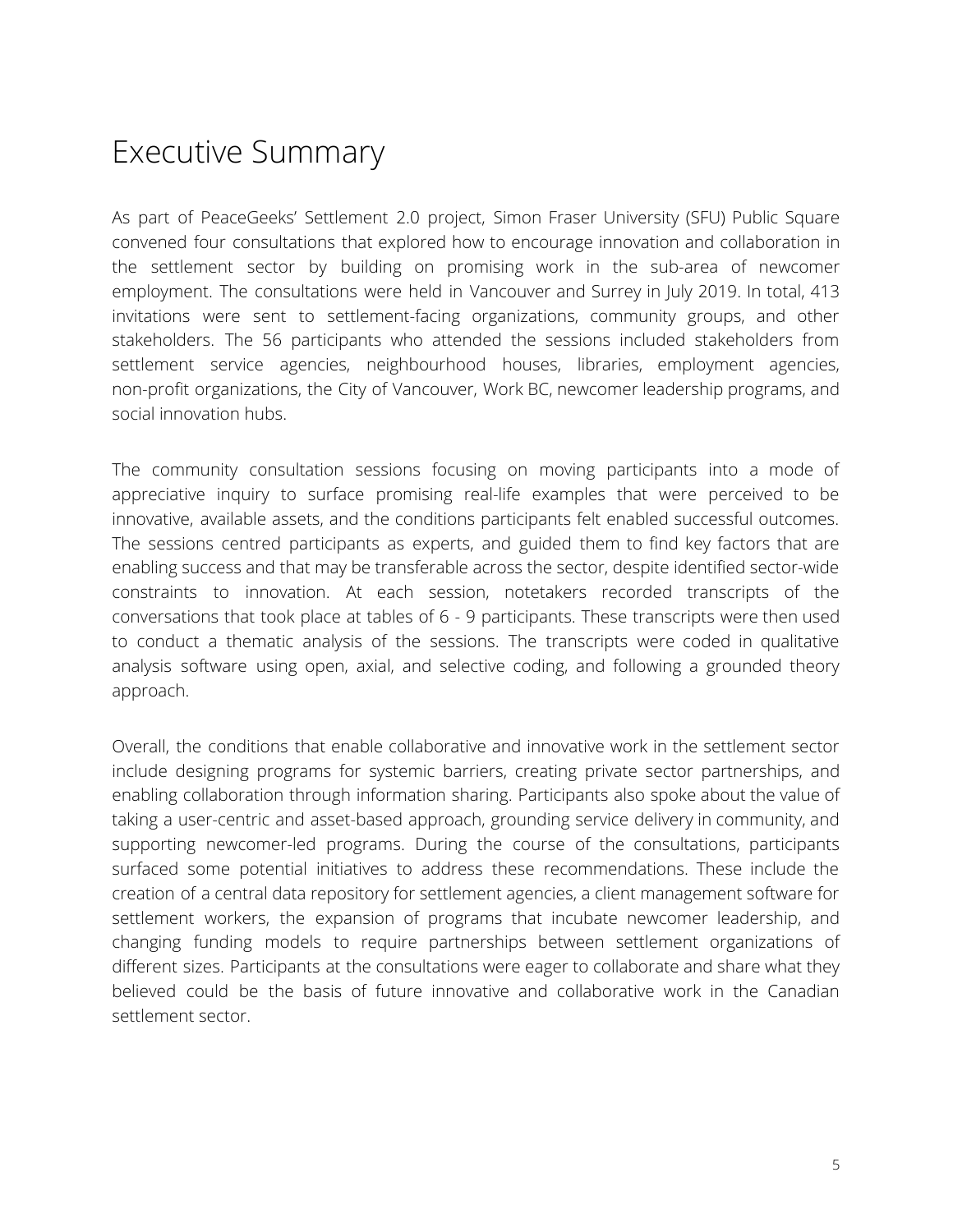### <span id="page-5-0"></span>Background

In 2018, PeaceGeeks received funding from Immigration, Refugees and Citizenship Canada (IRCC) to begin to develop a strategic vision and action plan for exploring how collaboration and innovation can best support improved settlement outcomes for newcomers to Canada. Called Settlement 2.0, the intent of this work is to provide a vision for a brighter future for the settlement sector that prioritizes empowering newcomers to be agents in their own settlement journey, to build the overall capacity of the sector to embrace innovative, collaborative practice models and more sustainably support newcomers over time. For this project, innovation is defined as a practice, approach, initiative, program, or organization that is characterized by taking a new approach, in context.

The Settlement 2.0 project consisted of two phases. Phase I involved the undertaking of a situational analysis of the settlement sector across Canada, which explored the effectiveness of current service delivery models and challenges to open and collaborative innovation in the settlement sector. Phase II built on the findings of the phase one situational analysis to design and convene community consultations between stakeholders in the settlement sector across British Columbia's Lower Mainland, with the goal of collecting data on how effective collaboration and promotion of innovative responses could address challenges identified in the previous phase.

As identified in Phase I of the Settlement 2.0 project, the settlement sector faces a variety of barriers to innovation and collaboration. The primary and most salient concerns cited were about inadequate financial resourcing, as well as an overwhelmed system's readiness for innovation and the capacity of these organizations to leverage new technologies in a resource constrained environment. Any attempt to innovate is widely understood to be constrained due to an imbalance in the demand for services, limited capacity to respond to this demand, and a competitive and precarious funding structure. Importantly, those interviewed in the first phase of this project articulated that where innovation is already occurring in the sector, these trends in settlement innovation are often perceived as being done off the side of employees' desks and often without direct support. In the Phase I situational analysis, stakeholders outlined that knowledge mobilization, communication, and collaboration between settlement and non-settlement organizations that work with newcomers are key factors that would encourage innovation, should they be properly resourced and prioritized.

In conducting pre-event scoping for Phase II of the Settlement 2.0 project with settlement sector stakeholders throughout the Lower Mainland and across BC, many of the same barriers to innovation highlighted in Phase I were again identified. Our scoping revealed that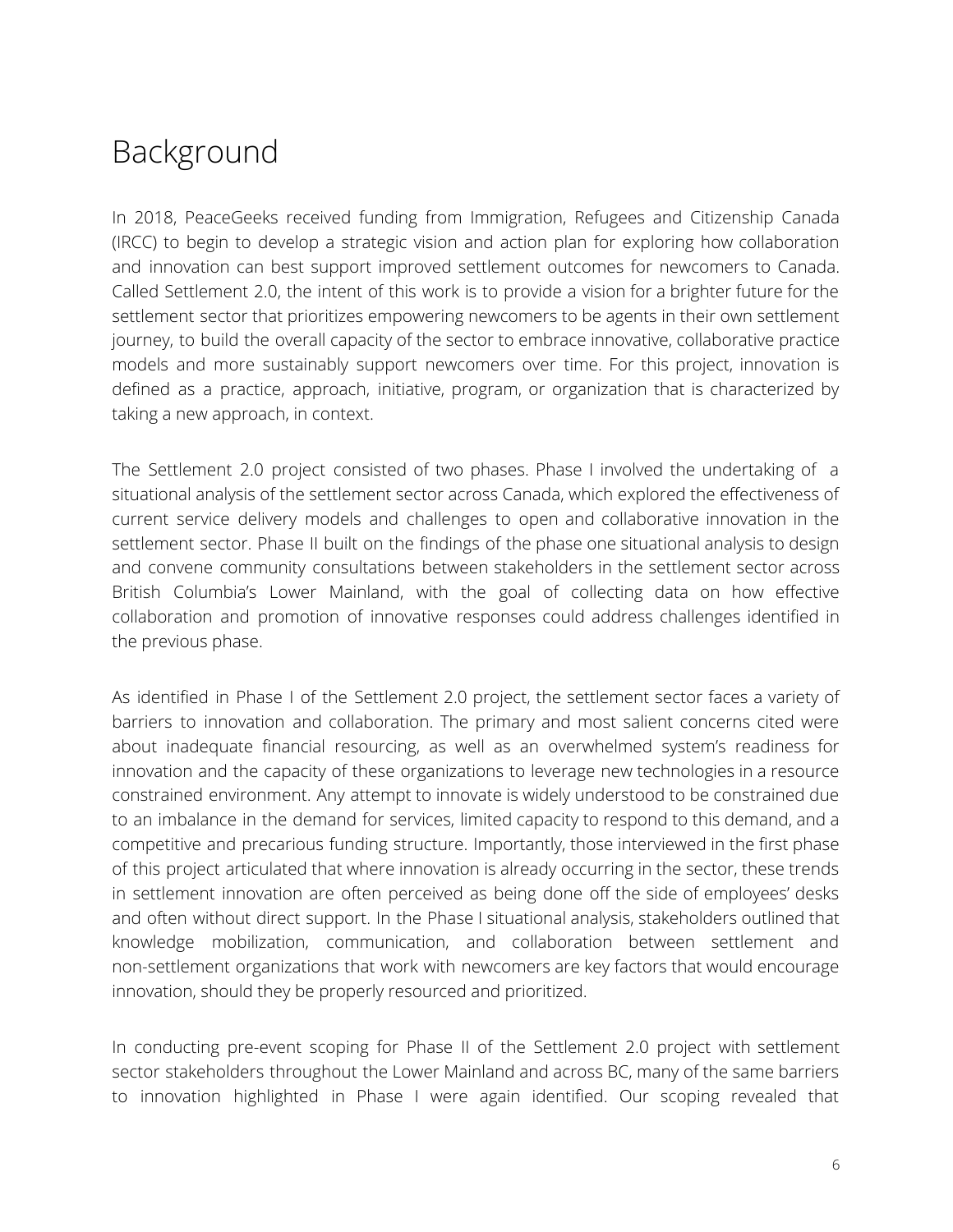widely-held perceptions about the constraints of the sector were likely to limit the possible opportunity space of conversations about future solutions. While insightful, a conversation in which the focus was solely on the perceived resource imbalance and the need to make various changes to the IRCC's funding model, would replicate many conversations that have already taken place in the settlement sector. Indeed, many of these conversations informed the Phase I situational analysis. While changes to IRCC's funding model would most definitely affect change in the sector, our intent was to frame the conversation in a way that would enable us to explore what is possible in the current environment with its existing limitations, and source a range of possibilities outside of conversations strictly related to funding. The goal for Phase II of the project was to attempt to understand from those both providing and receiving services in BC what conditions needed to be in place to encourage innovative and collaborative work in the settlement sector.

During our scoping, we heard from stakeholders about many of the limitations that prevent innovation and collaboration. We also heard that work in newcomer employment and entrepreneurship in the Lower Mainland was often successful in addressing newcomer needs in innovative ways, despite larger constraints, by following some of the approaches outlined in Phase I of this project. Newcomer employment and entrepreneurship is a sub-area within settlement work that engages a wide variety of actors, including newcomers, informal personal networks, private sector employers and funders, stakeholders from traditional settlement-oriented organizations, government, non-profits, and social entrepreneurship incubators. During the scoping process, we heard about promising innovative work already happening in this area including the Vancouver Public Library's (VPL)'s Skilled Immigrant Information Centre, the Vancouver Immigration Partnership (VIP), and the Immigrant Employment Council of BC's (IECBC) MentorConnect platform. These which have leveraged diverse funding streams, cross-sector collaborations, and unique knowledge mobilization efforts. Further, entrepreneurship initiatives like SFU RADIUS' Refugee Livelihood Lab empower newcomers to create meaningful careers that benefit themselves and their families as well as the larger community. Systemic barriers facing newcomers looking for work include but are not limited to English language proficiency, discrimination, decredentialing, affordable child care, and a lack of Canadian work experience. It appeared from our scoping that the substantive barriers facing newcomers in their search for employment, likely coupled with pressures on the labour market, have forced this sub-sector to be innovative, collaborative, and entrepreneurial to ensure it can serve its patrons and employers. Rather than imposing a conversation based on external principles of innovation, we decided to take a grounded approach and generate insights about how to encourage innovation by building from current innovative work. This approach served to start the conversation from a mindset of opportunity, rather than one of resource deficits.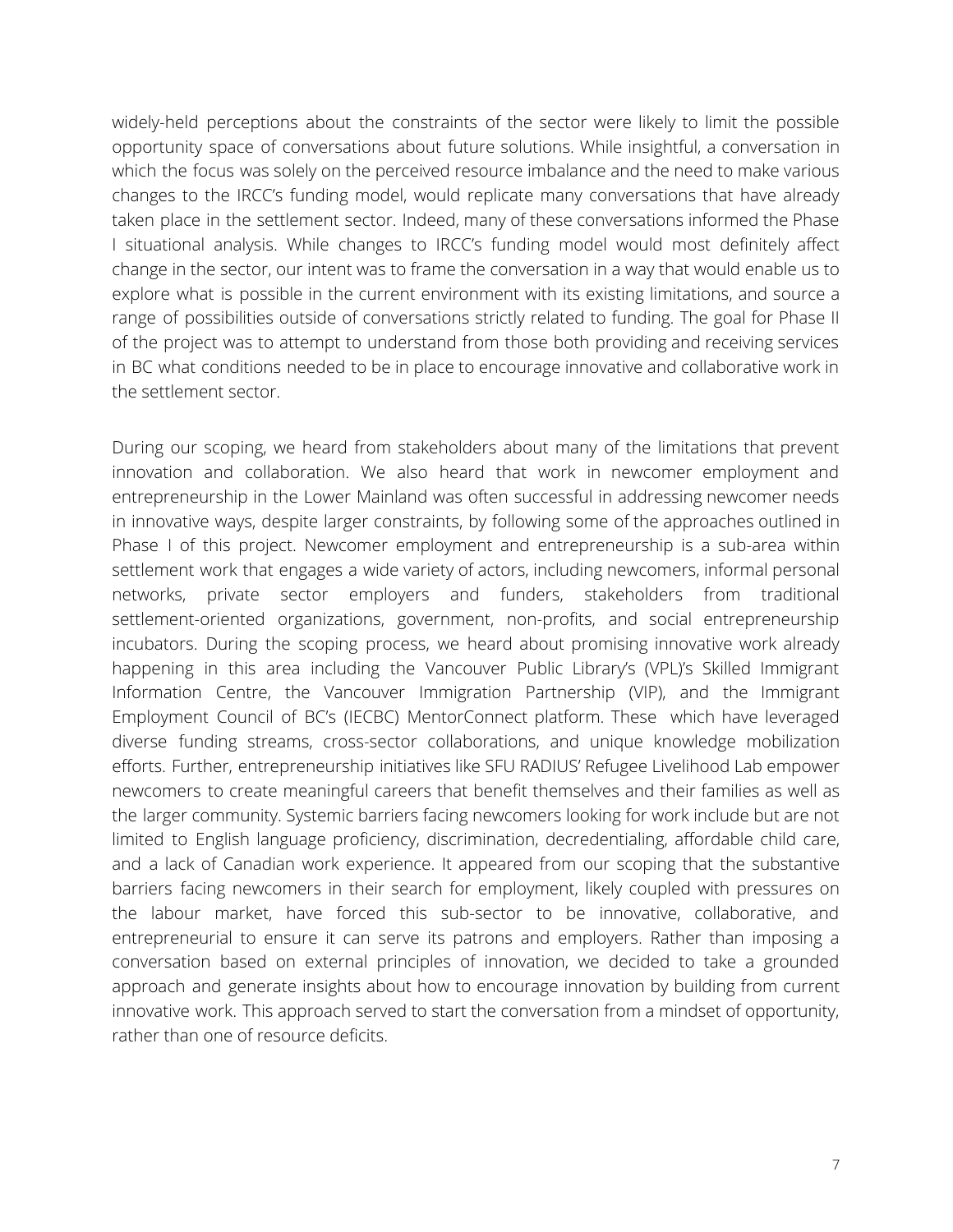#### <span id="page-7-0"></span>Analytical Framework

Within the community consultations, we framed "settlement" as a long-term, dynamic, two-way process through which, ideally, immigrants achieve full equality and freedom of participation in society, and society gains the benefit of the full human potential in immigrant communities. Settlement work assists newcomers with this process, and often focuses on providing newcomers with access to and information about Canadian systems and services, as well as assisting them with key needs like housing, healthcare, and employment. Settlement work is understood to be undertaken primarily by settlement agencies. However, neighbourhood houses, libraries, non-profits, and other organizations also participate in helping newcomers to settle in Canada. We define organizations that assist newcomers with some part of their settlement process, but are not settlement agencies, as settlement-facing organizations. The community consultations defined innovation as a practice, approach, initiative, program, or organization that is characterized by taking a new approach, in context. For our purposes, innovation can be either radical or incremental. Radical innovation attempts to find completely new ways of addressing a particular program leading to the creation of entirely new structures, initiatives, or approaches. Incremental innovation seeks to find new ways of achieving goals within a particular structure.

#### <span id="page-7-1"></span>Methodology

The Settlement 2.0 consultations were designed and convened by SFU Public Square over two weeks in July 2019 at SFU's Vancouver and Surrey campuses to leverage SFU's credibility as an objective convenor of civic conversations. The community consultations utilized appreciative inquiry to surface promising real-life examples that were perceived to be innovative, available assets, and the conditions participants felt enabled successful settlement work. We then moved to a larger conversation about how the success of innovative work in newcomer employment could be expanded to the settlement sector as a whole.

The Settlement 2.0 community consultations participants were recruited by with the help of Local Immigration Partnerships (LIPs) and other stakeholders, who reached out through their networks to invite newcomers with lived experience of settlement, as well as stakeholders who were involved with settlement-facing work within settlement agencies, libraries, financial institutions, academics, libraries, nonprofits and employment agencies. In total, 413 invitations were sent to stakeholders. The 56 participants who were able to attend the sessions included stakeholders from settlement service agencies, neighbourhood houses, libraries, employment agencies, non-profit organizations, the City of Vancouver, Work BC, newcomer leadership programs, and social innovation hubs. This conversation focused primarily on the experience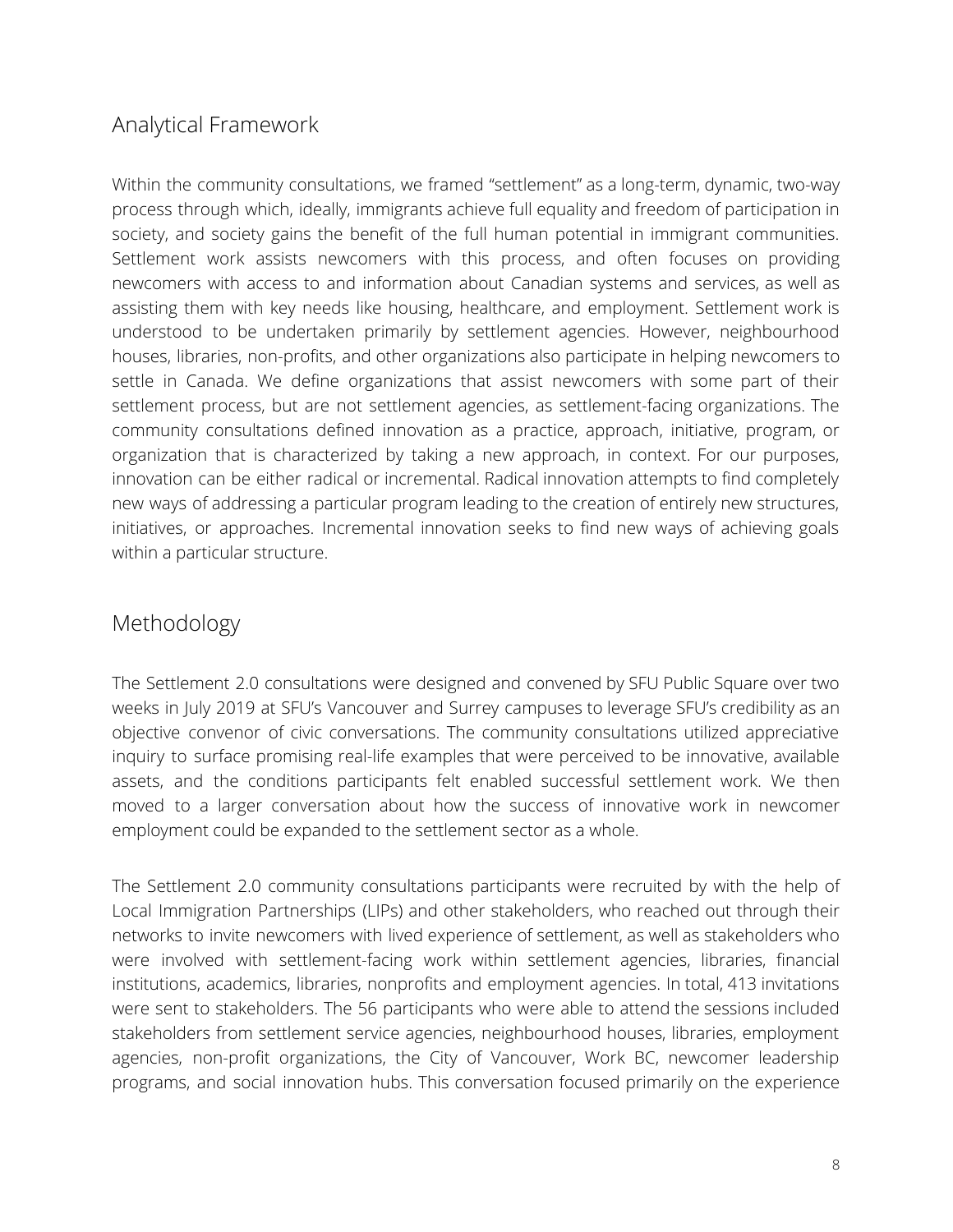of settlement workers, and the relationship between service providers (who may or may not themselves have been newcomers) and newcomers, rather solely on the experience of newcomers in the settlement system. $^\mathrm{1}$ 

Phase II data was gathered at all four community consultations. At each session, notetakers recorded transcripts of the conversations that took place at tables of 6 - 9 participants. These transcripts were then used to conduct a thematic analysis of the sessions. The transcripts were coded in qualitative analysis software using open, axial, and selective coding following a grounded theory approach.

#### <span id="page-8-0"></span>Process Design

The sessions were focused on surfacing innovative practices and initiatives, the conditions that enable that work, and emerging directions. We started the sessions by validating the work, experience, and expertise of participants. We then proceeded to show our investment in the subject matter as facilitators by modelling a sharing exercise about the personal impact of settlement work on our lives. Participants thus heard from others about their perspectives and experiences with settlement. After this activity, we focused on creating a strong container for the sessions, setting out and gaining consensus on the rules that would govern our conversation that day. Participants were then put into groups, and given a disorienting, arbitrary task to work on in order to build rapport and cohesion in groups. The tension of this exercise was meant to elicit laughter at the absurd task, and get participants problem solving. Then participants were moved through a series of questions and activities meant to spark appreciative inquiry. Participants were moved from questions which allowed them to generate and then distill the conditions for success of current innovative work. By the end of the session, participants had surfaced assets, explored conditions for innovation, and proposed recommendations for future work. For the full process design for the consultations, please see Appendix B.

<sup>&</sup>lt;sup>1</sup> Please see the Conclusion section for a further comment on this framing.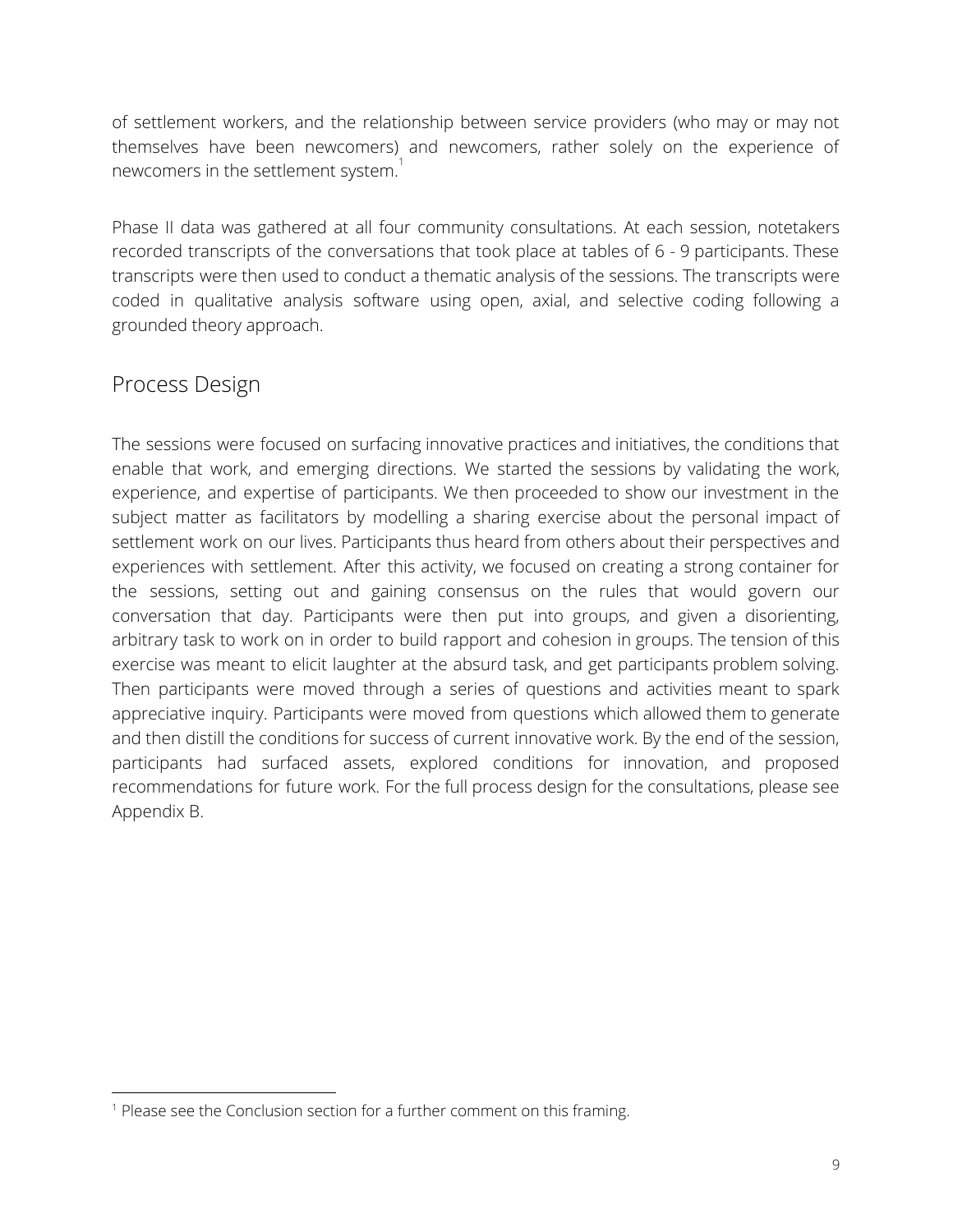### <span id="page-9-0"></span>Promising Innovative Work

In the Settlement 2.0 community consultations, participants were asked to brainstorm innovative work currently occurring within the area of newcomer employment and entrepreneurship in the Lower Mainland. In this section we explore the programs understood to be innovative by participants, and speak to why they were seen as innovative. The following five programs and services were the most frequently mentioned in the consultation sessions. This section gives background on these programs and services. In the next section, these five programs and services are used as examples of how specific conditions highlighted by participants enable innovative work.

Participants in the consultations defined innovation in different ways. Some thought "innovation" meant "new technology" while others seemed to think it applied to "anything new, anywhere." For the purposes of the discussion, we defined innovation for the participants as "a practice, approach, initiative, program, or organization that is characterized by taking a new approach, in context." Participants were asked to identify what they felt are current promising examples of innovation within the settlement sector. When speaking about innovation, it is important to contextualize it as a process that can be either radical or incremental. Radical innovation attempts to find completely new ways of addressing a particular program leading to the creation of entirely new structures, initiatives, or approaches. Incremental innovation seeks to find new ways of achieving goals within a particular structure.

Most of the examples of innovative work discussed in the consultations focused on incremental innovation within the context of the current funding models. This is likely because of the perception of resource constraint, which was often cited in the consultations. Participants often mentioned a desire to try to approaches and admiration for current work being done by others in the sector, but felt that they were disincentivized from taking innovative approaches due to the volume of their current work, the requirements for reporting to the IRCC, and the perceived resource constraints.

#### <span id="page-9-1"></span>SFU RADIUS: Refugee Livelihood Lab

One of the key issues facing newcomers when looking for jobs is the problem of "survival jobs," jobs that are taken primarily to support family members in a new environment that make it difficult for newcomers to pursue new careers. Newcomers also face a variety of barriers to looking for meaningful jobs, including discrimination on the basis of their English fluency, lack of Canadian experience, race, or background. The Refugee Livelihood Lab attempts to address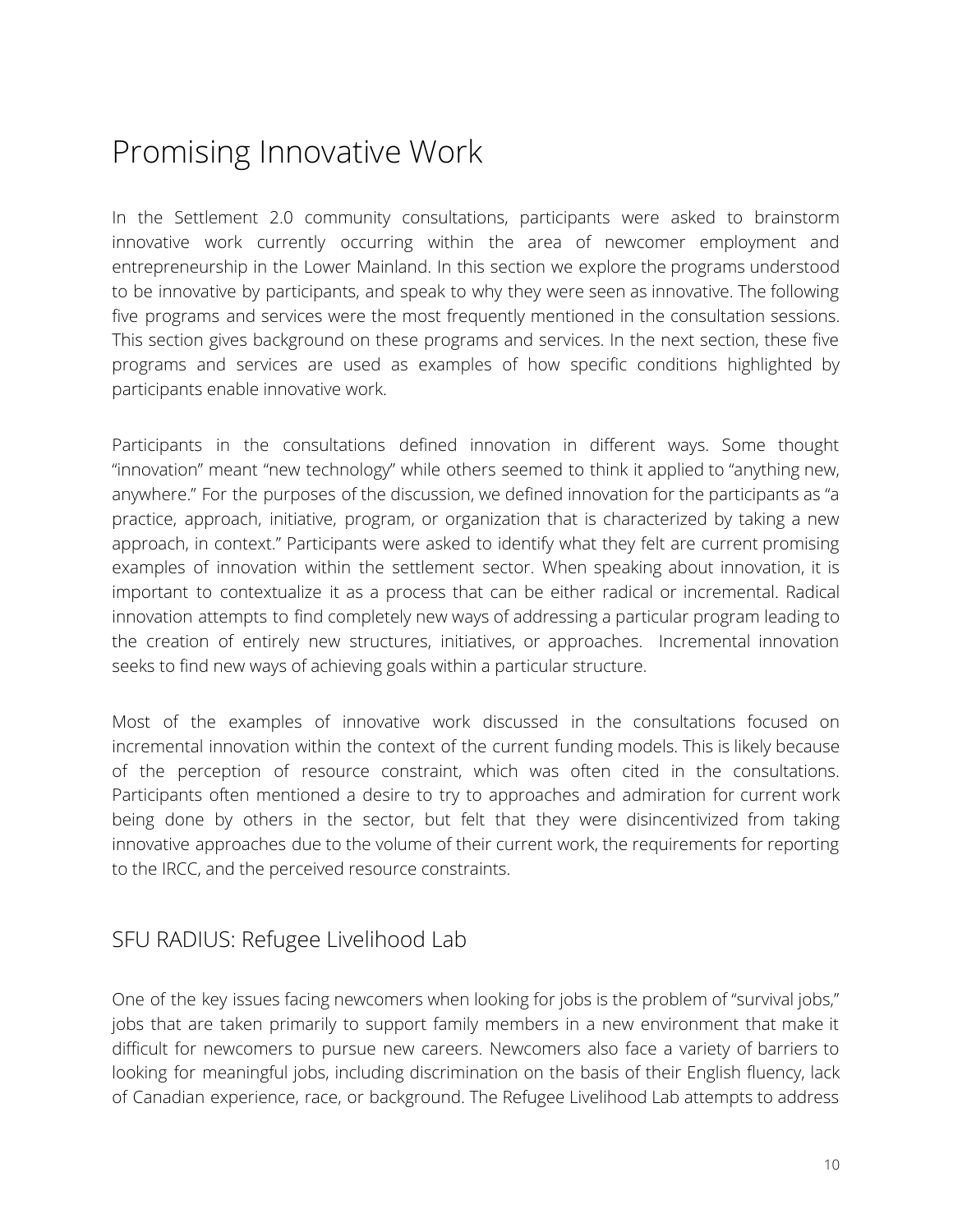these issues, among others, and is a promising example of newcomer leadership and entrepreneurship. SFU RADIUS is a social innovation hub which hosts the Refuge Livelihood Lab. The Livelihood Lab's Beyond Borders program brings together racialized newcomers to be active participants in finding solutions to the barriers and discrimination they face. It aims to create a cohort over 6 months who are interested in exploring how to enact systems change in reference to pervasive issues. The cohort is then enabled to co-create solutions to systemic problems while building leadership skills and networks, giving participants the space to explore solutions to the problems they have experienced as racialized newcomers. The program takes a social justice-oriented, equity-based approach.

Ideas generated in the Beyond Borders cohort can then move into the Refugee Livelihood Lab's Trampoline program, which allows participants to test, grow, or learn more about and refine their ideas for a new venture into a finished product, initiative, or business. The Beyond Borders program spans 12 weeks, and connects participants to funding and networks to make their entrepreneurial idea successful. SFU RADIUS' work with the Refugee Livelihood Lab is considered innovative for a number of reasons: it fosters vocal and active cohorts of newcomer leaders, and empowers those leaders to explore options in a safe and resource-rich environment. Participants praised the way the program embodied the community-based ideal of the "nothing about us, without us." This program was discussed as a model that should be replicated in the sector.

#### <span id="page-10-0"></span>Pacific Immigrant Resource Society's mobile childcare services

Newcomer women often face systemic barriers to participation in employment and other settlement programs due to childcare needs. The cost of childcare, as well as cultural norms often place newcomer women in the position of having to accomodate children themselves while trying to explore different opportunities. The Pacific Immigrant Resource Society (PIRS) was mentioned as a site of innovative work for its new mobile childcare service which addresses this issue. This service aims to address situational childcare needs that can be prohibitive to attending events, while offering newcomer women part-time employment. The program helps PIRS clients gain work experience while addressing a need that may limit newcomers from attending events, and expanding their social connections. It should be noted that the project is still in its pilot stage, and is still being formalized although recently it provided child care for attendees at the 2019 Feminists Deliver Conference. However, it was seen as an innovative example because of the potential of the model. It was designed to address a systemic barrier to participation in a way that could benefit newcomer women, while helping to address the issues they face. It was also noted for its entrepreneurial approach to the perceived scarcity of resources within the sector. This service is a promising example of newcomer-run social enterprises, and highlights the potential for similar initiatives in other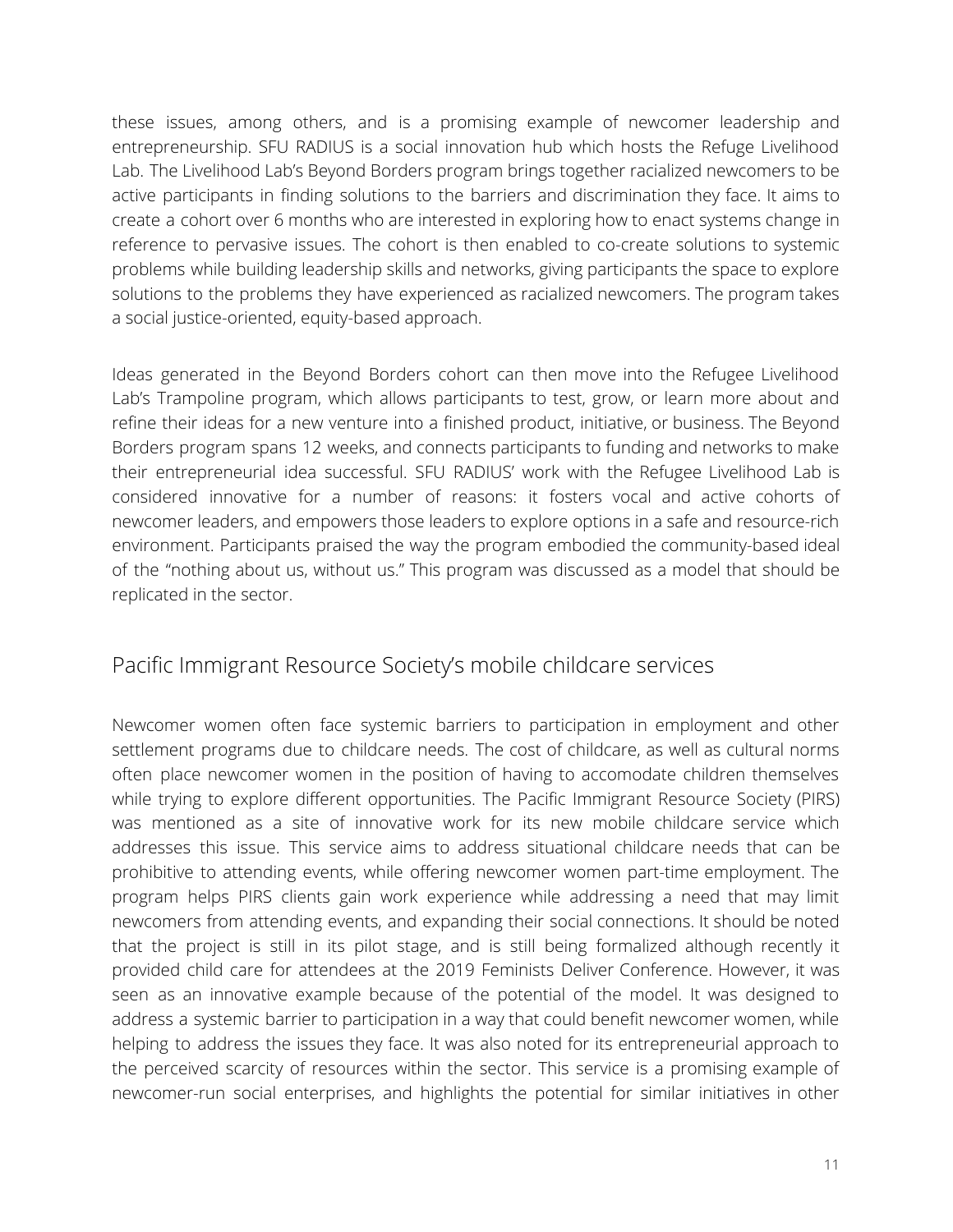settlement agencies. Despite this, the program was mentioned many times in our sessions, as a promising example of newcomer-led entrepreneurship.

#### <span id="page-11-0"></span>Immigrant Services Society of BC: TechWomen Program

Newcomers face a variety of problems when looking for work in Canada. They often are unable to have their professional credentials recognized, face requirements for "Canadian work experience," and may face the additional pressure of requiring childcare. These limitations compound with a lack of familiarity with Canadian workplace norms, and make it difficult for many newcomers to explore new careers. The Immigrant Services Society of BC's (ISS of BC) Techwomen Program connects newcomers to skills that will help them gain employment in Vancouver's technology sector. This program is free for newcomer women, and addresses the systemic barriers facing newcomers by offering career mentorship, five to 10 weeks of coding and design classes, eight weeks of technical language training, volunteer opportunities, and an eight-week practicum. The program also offers childcare for participants, and has created industry partnerships which enable participants to receive training at an industry-standard level. Participants from the first cohort are already beginning to find full time work in their chosen field. This program is seen as innovative for how it addresses the barriers faced by newcomer women in the tech industry through mentorship, technical language training, and childcare services. In addition, the program leverages connections with private partners to provide a unique opportunity for newcomers to find meaningful careers, rather than being stuck in "survival" jobs. Further, the program empowers newcomer women by facilitating access to mentors, professional networks, and industry-standard training. The presence of participants in the Techwomen program at the community consultations served to underscore the potential it has to empower newcomers.

#### <span id="page-11-1"></span>Immigrant Employment Council of BC: Mentor Connect Program

The Immigrant Employment Council of BC's (IECBC) MentorConnect Program helps to facilitate connections between newcomers seeking employment and mentors from their field. MentorConnect advocates for the value of newcomers with professional backgrounds for developing the diversity and global connections of Canadian organizations, while also revalorizing the skills and experience of newcomer professionals. Instead of being a one-way relationship, organizations have the potential to benefit from the significant work experience newcomers can bring to their workforce. Newcomers create a relationship with a mentor in their field, and receive expert advice on how to adapt to Canadian work culture. These partnerships help to build the case for the value of newcomers to organizations, while significantly improving the likelihood of newcomers being employed in their field. The program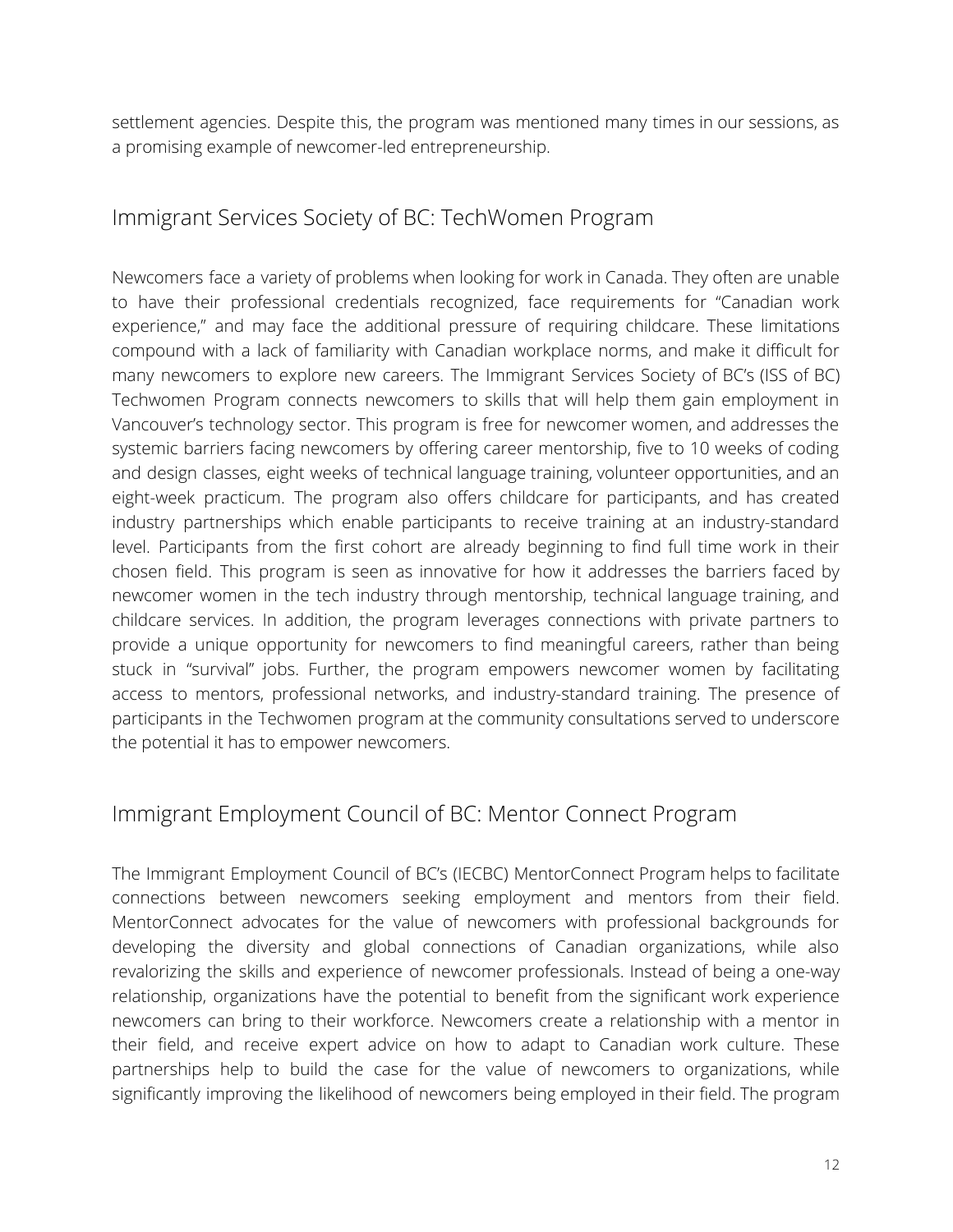creates professional connections, and gives newcomers a chance to expand their networks. The program is seen as innovative for how it proactively includes employers as part of the solution to newcomer employment, and treats the initiative as mutually beneficial to all involved.

#### <span id="page-12-0"></span>The Surrey School District's Settlement Workers in Schools Program

While the consultations focused on work in newcomer employment, participants highlighted the Surrey School District's Settlement Workers in Schools program as a promising example of innovative settlement work. Newcomers face a variety of barriers to entry into Canadian civic life, which for families of school-aged children can compound around entering the school system. The varying levels of English language fluency of both children and parents, the requirements of learning a completely new social system, and new cultural norms place pressures on newcomer children in school districts. These pressures can lead to increased dropout rates, and other negative outcomes. The Surrey School District's Settlement Workers in Schools (SWIS) program and its community-oriented programming were highlighted as a promising model in addressing these issues. The SWIS initiative is funded by IRCC, and connects newcomer youth and their families to settlement workers in schools, as well as staff who can offer language training and education assessment services. This program also connects students and their families to the school community through experiential learning programs, which help youth to navigate their school and familiarize parents with their children's school environment. This approach is considered innovative because it connects newcomers with varying levels of English language skills to a place-based community, while building up a social network that supports families with a transition to the Canadian school system. The SWIS program was also understood by participants to take a trauma-informed approach, offering services that recognize newcomer youth may have differing levels of education, and may be dealing with traumatic experiences. Settlement workers were on hand to help youth with reading and homework, connect them to extracurricular activities, and school-community mentors. This holistic approach is seen to be worth expanding on in other areas of settlement by participants from settlement agencies in Surrey, who had seen the effect of the program. This program was seen as successful and innovative by settlement-facing stakeholders.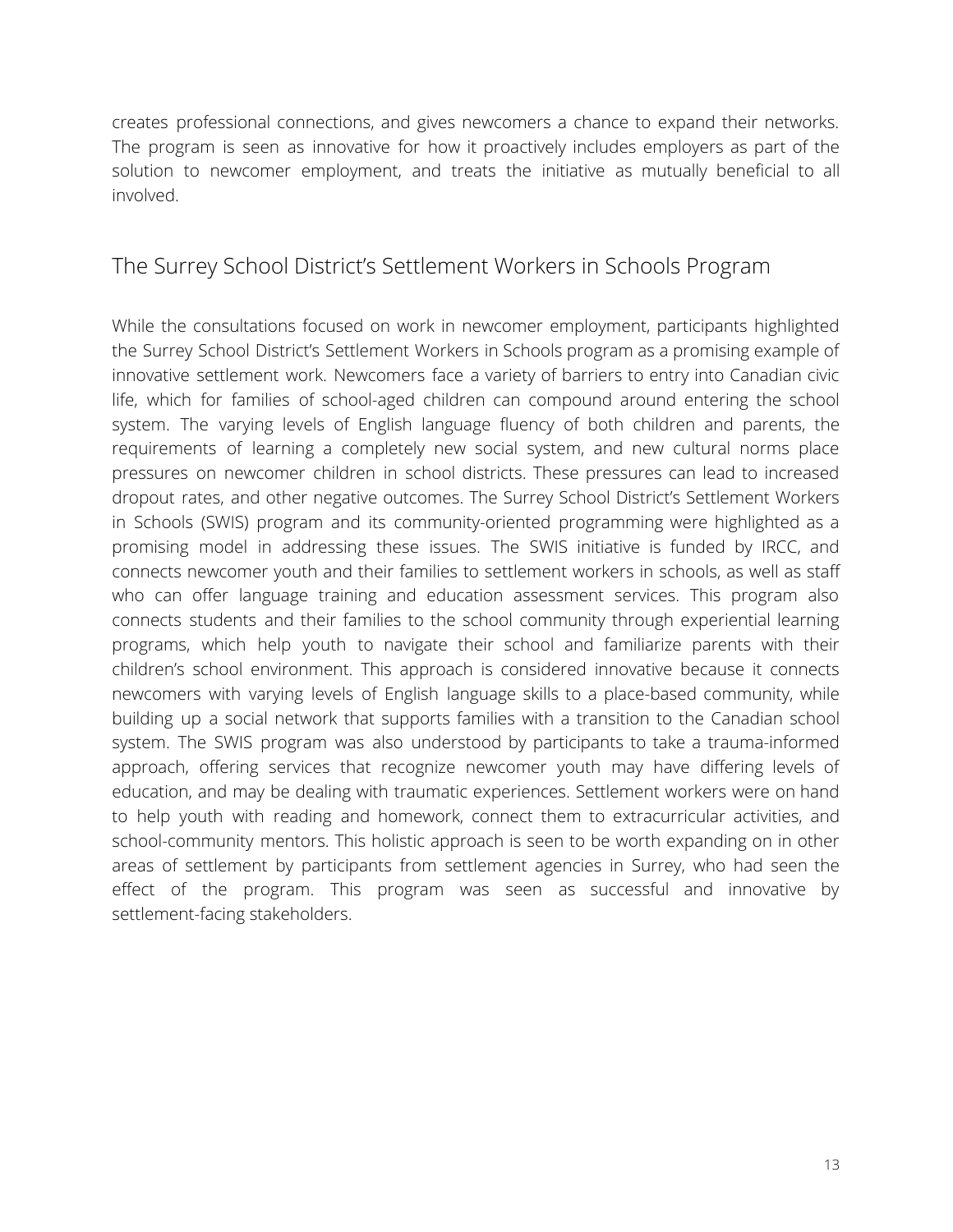### <span id="page-13-0"></span>Enabling Conditions

Building on specific examples of innovative settlement work, participants identified many different conditions that enable innovation and collaboration in settlement work. In this section, the conditions identified by participants have been synthesized into six enabling conditions through a thematic analysis of the session content. These conditions were seen as necessary for enabling future innovative and collaborative work, and form the basis of the recommendations highlighted in the next section of this report.

#### <span id="page-13-1"></span>Designing for systemic barriers

Based on the consultations, the primary condition for encouraging innovation and collaboration in the settlement sector is the need for an equity-based and trauma-informed approach to settlement work. This was seen as useful in the design and implementation of service delivery models. The programs highlighted as promising all utilize this approach in various ways. Design in this context is understood to entail both an attentive listening to newcomers, as well as a responsiveness to a systematic analysis of the issues that newcomers face. This condition is a key factor in initiatives being seen as promising innovative work. In particular, ISSofBC's TechWoman Program was highlighted as an innovative service that creates employment opportunities for newcomers while helping address childcare as a barrier. The design of this service, which creates employment opportunities for newcomer women and addresses barriers faced by other newcomers, was considered to be particularly innovative.

Other programs identified as innovative were so perceived because they take an information-sharing approach that addressed issues of equity. These programs prepare newcomers with information and personal connections that would enable them to find meaningful work. One example of this is the Vancouver Public Library's Skilled Immigrant InfoCentre, which leverages the information-seeking skill set of librarians, and the connection of many newcomers to the library to share information and resources on credential recognition, entrepreneurship, and to introduce newcomers to relevant settlement services. In particular, the InfoCentre creates career guidebooks for newcomers who are having difficulty getting their credentials recognized. These guides offer general advice on how to find well-paying, meaningful work that revalorizes newcomers' skills and experience. Similarly, the IECBC's FAST program and BCJobConnect platform take the difficulties faced by newcomers as their foundation, and present opportunities for employers and newcomers to connect in a new environment on the basis of their skills, experience, and goals.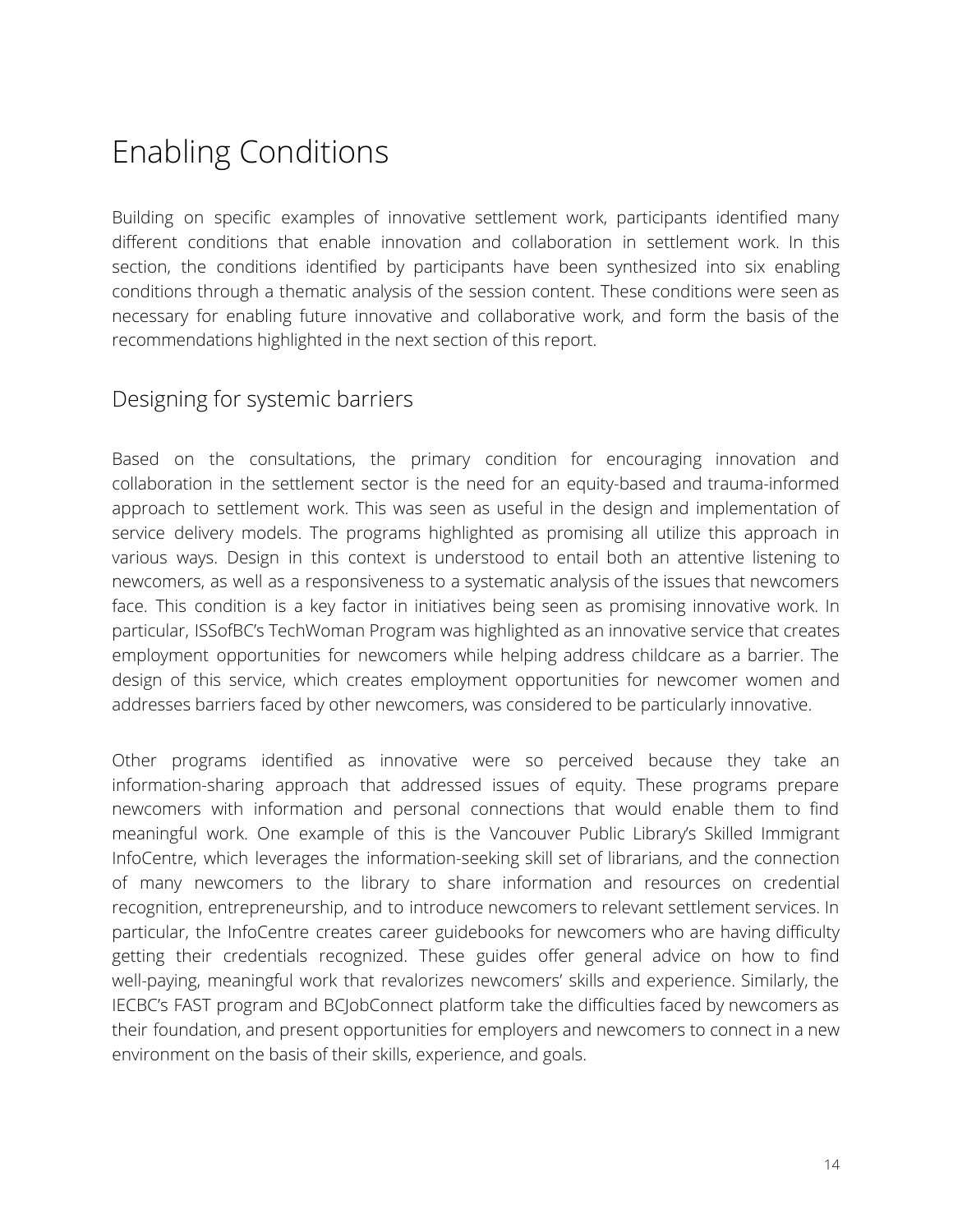Other programs were seen as innovative for taking a high-level approach to addressing systemic barriers through their design. Vancouver Foundation's LEVEL program creates structures that empower newcomer youth and let them challenge systemic barriers at the policy level. In the case of the LEVEL program, newcomer youth are guided through a process that strengthens their knowledge of public policy, and supported in advocating for the systemic change they want to see at the policy level. The program was also noted as innovative for the development of newcomer voices, its promotion of advocacy by newcomers, for newcomers, and its willingness to engage with complicated topics that emerged through the process of the program. Overall, most people felt that the Vancouver Foundation's work with the LEVEL program was a potential model for other newcomer leadership programs.

#### <span id="page-14-0"></span>Taking user-centric, asset-based approach

The promising models explored in the community consultations were characterized by a user-centric, asset-based approach, either by settlement workers or in processes directed by newcomers themselves. An asset-based approach makes visible the skills, knowledge, lived experience, and potential in newcomer communities. Instead of being dealt with as the recipients of care, participants stated strongly that programs should actively engage newcomers as equal partners in their own outcomes, sharing power as much as possible. This was exemplified by PIRS' mobile childcare services, Vancouver Foundation's LEVEL program, and SFU RADIUS, newcomers were put in positions to actively direct and shape the conversation, and to make decisions about the ways projects evolved. Work was seen as innovative when it sought to reframe or directly address systemic barriers from a variety of levels ranging from the creation of services to public policy.

Another topic that frequently arose was the distinction between "survival" work and "meaningful" work. In the context of the consultations, survival work was understood as work done primarily to sustain oneself or one's family, despite being qualified for (or desiring to do) other work. This problem was seen as pernicious, particularly for newcomer women, many of whom were unable to seek new work or gain new skills due to limited access to appropriate childcare. Within the conversation participants agreed that meaningful work is enabled by programs which present individuals with skills, training, and connections to address systemic barriers, while respecting the agency and goals of newcomers. In regards to newcomer entrepreneurship, examples of innovative work that promoted meaningful work also financed new ventures, and connected newcomers to business advisors and mentors. This approach was exemplified by the BDC's Newcomer Entrepreneur Loan program, and ISS of BC's [Spark](https://issbc.org/service-types/explore_entrepreneurship) and [Ignite](https://issbc.org/service-types/explore_entrepreneurship) programs. The latter were explicitly recommended as programs that should be replicated in other settlement agencies by participants.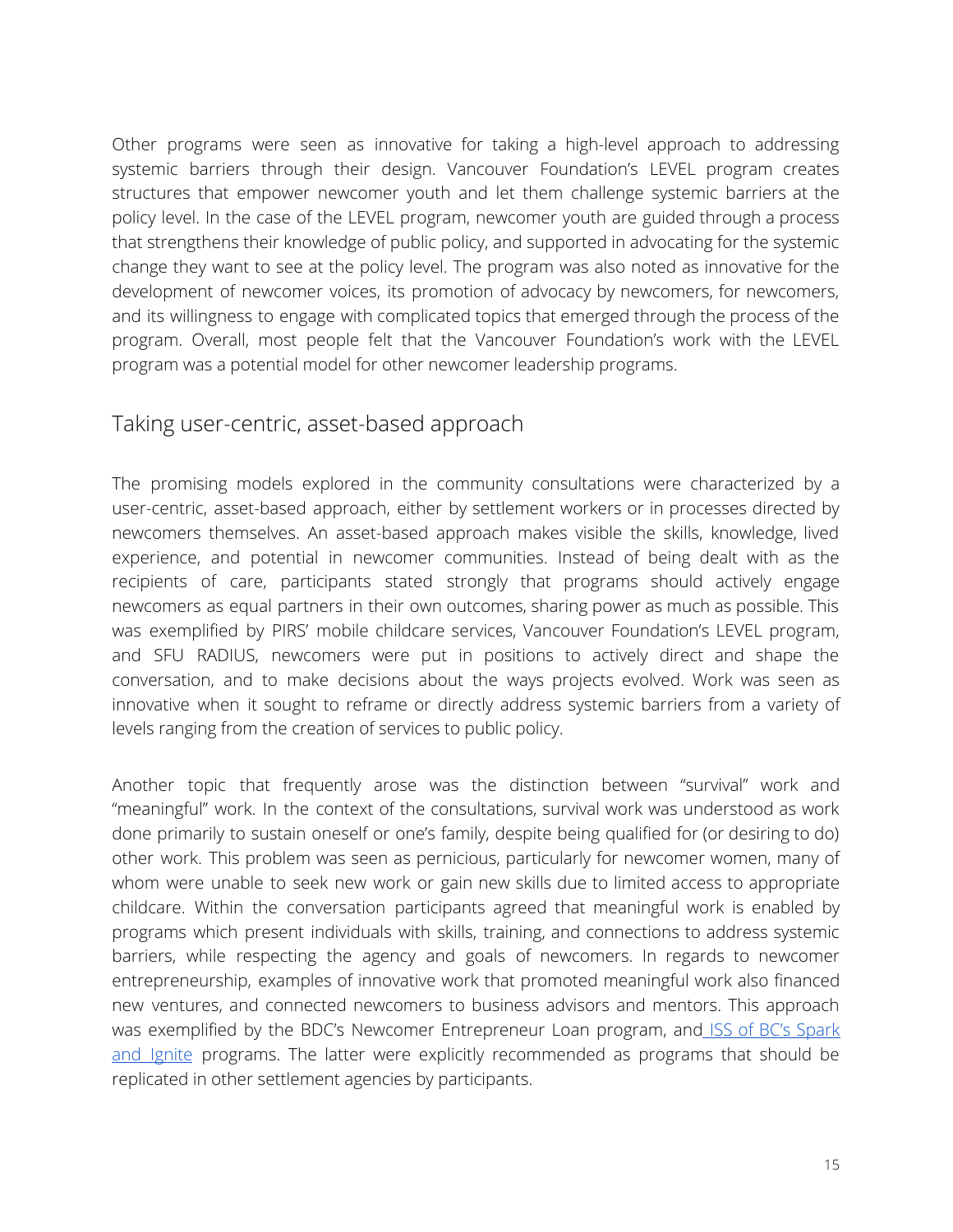#### <span id="page-15-0"></span>Creating private sector partnerships

Collaboration with private sector partners was a central feature of many innovative projects in newcomer employment. This theme took three key forms: accessing new funding streams, creating long-term relationships, and enabling entrepreneurs. Private sector partnerships were primarily discussed in the context of programs like IECBC's Mentor Connect, and ISSofBC's Techwomen program, which connects newcomers with companies to get professional experience. In both of these instances, settlement organizations created relationships with businesses and professionals. In the case of the IECBC, participants spoke about a specific push to make a business case for the hiring of newcomers, and in general to create relationships with businesses that were mutually beneficial. The partnership was understood to serve many functions. Ongoing relationships help to develop a more robust capacity in the businesses to hire and retain newcomers, allows newcomers to bridge language skills in a work environment, and places a focus on the skills of newcomers by highlighting them through shared work and projects. The connection with businesses enables settlement agencies to offer innovative programs that not only give their clients a foot in the door, but actively allow agencies to co-create their programs with employers to make sure that newcomers exiting the program met the demands of the market, hopefully resulting in better outcomes, and helps newcomers to find meaningful work.

The topic of finding new funding streams came up repeatedly in our consultations. Stakeholders spoke repeatedly about the need for continuous funding for projects, and sustaining funding for successful pilots. Towards this end they discussed creating additional partnerships with private funders. New funding streams from Vancity Credit Union, or the Development Bank of Canada were spoken about as examples, though no specific instances were mentioned. It is important to contextualize this conversation within the perception of the current funding relationship with IRCC. The perception of the current funding model is that reporting is resource-intensive, and disincentivizes innovation due to a lack of room to fail, and the precarity of operational funding. In this context funding from private partners is seen as a way to fund new and exploratory projects in an environment that doesn't penalize the failure of the project, or place the same burdens of project evaluation on the settlement agency in question. Participants also highlighted how the Development Bank of Canada, and ISSofBC's Ignite entrepreneurship program offer loans for newcomers represented an enabling condition that addressed the systemic barriers enabling newcomers to create their own work opportunities. Funding for newcomer entrepreneurship represents the ability for newcomers to explore alternatives to the jobs they might otherwise be stuck with to survive or support their families through funding, training, and the expertise of business planners and lawyers.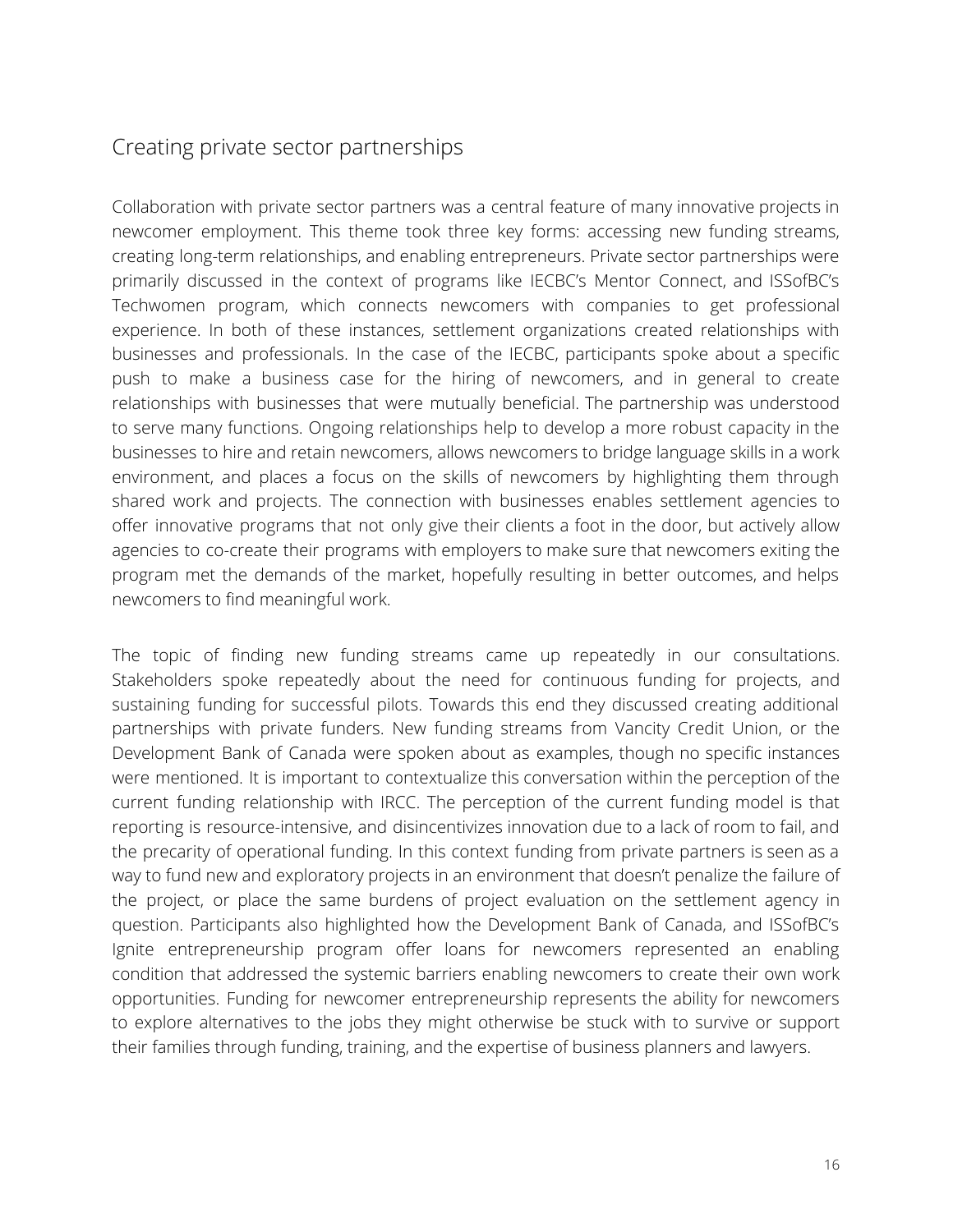#### <span id="page-16-0"></span>Grounding in community

One of the most discussed enabling conditions for innovative work was grounding settlement work in community wherever possible. Grounding in community enables innovation by addressing client needs holistically through comprehensive service provision that addresses multiple needs simultaneously while building cohesion and connection. A primary example of this is the Surrey School District's Settlement Workers in Schools and English Language Learner Welcome Centre. These programs connect school-age newcomer children and their families with resources through the school environment. This community-based approach grounds settlement process and newcomer experience within the school environment, utilizing the space and networks of an existing community institution and infrastructure to connect newcomers to community members, organizations, volunteer opportunities, and opportunities to learn English in a community setting. Participants in the sessions frequently expressed that the process of settlement is characterized by deep instability and uncertainty. Among participants who had experienced arriving in Canada for the first time, this shared experience was seen as a motivating factor in newcomers working to help other newcomers through their careers and advocacy. This was understood by consultation participants to have a powerful effect on newcomer families. Integrating the settlement process within an existing community removes barriers to entry to participation in civic life, and helps to create a sense of stability by grounding settlement services and processes in existing community infrastructures, easing the settlement journey.

This approach also allows newcomers to expand their networks and find volunteer opportunities that can lead to work. A great example of this are Neighbourhood Houses, which often localize services that connect newcomers to community members, businesses, government services, and workshops for addressing re-skilling needs. The theme of grounding in community was also discussed in reference to the model adopted by ISS of BC in designing their new Welcome Centre. The Welcome Centre contains 18 units of housing, offices for settlement workers, and provides primary medical care, English language training and banking services to newcomers in one location. The Welcome Centre is the result of both a purposeful service design effort on behalf of ISSofBC, and its relationships with community partners who use the space to provide services. This approach was also understood as addressing the siloing of newcomer-facing service providers by giving programs access to each other via proximity, and allowing them to better collaborate in relation to specific client needs.

Throughout the consultations, many participants highlighted the role informal networks played in the success of newcomer employment. Informal networks mean extended family, community groups, religious groups, hobby groups, and other personal connections that aid in the process of settlement. Informal networks are understood to exist within larger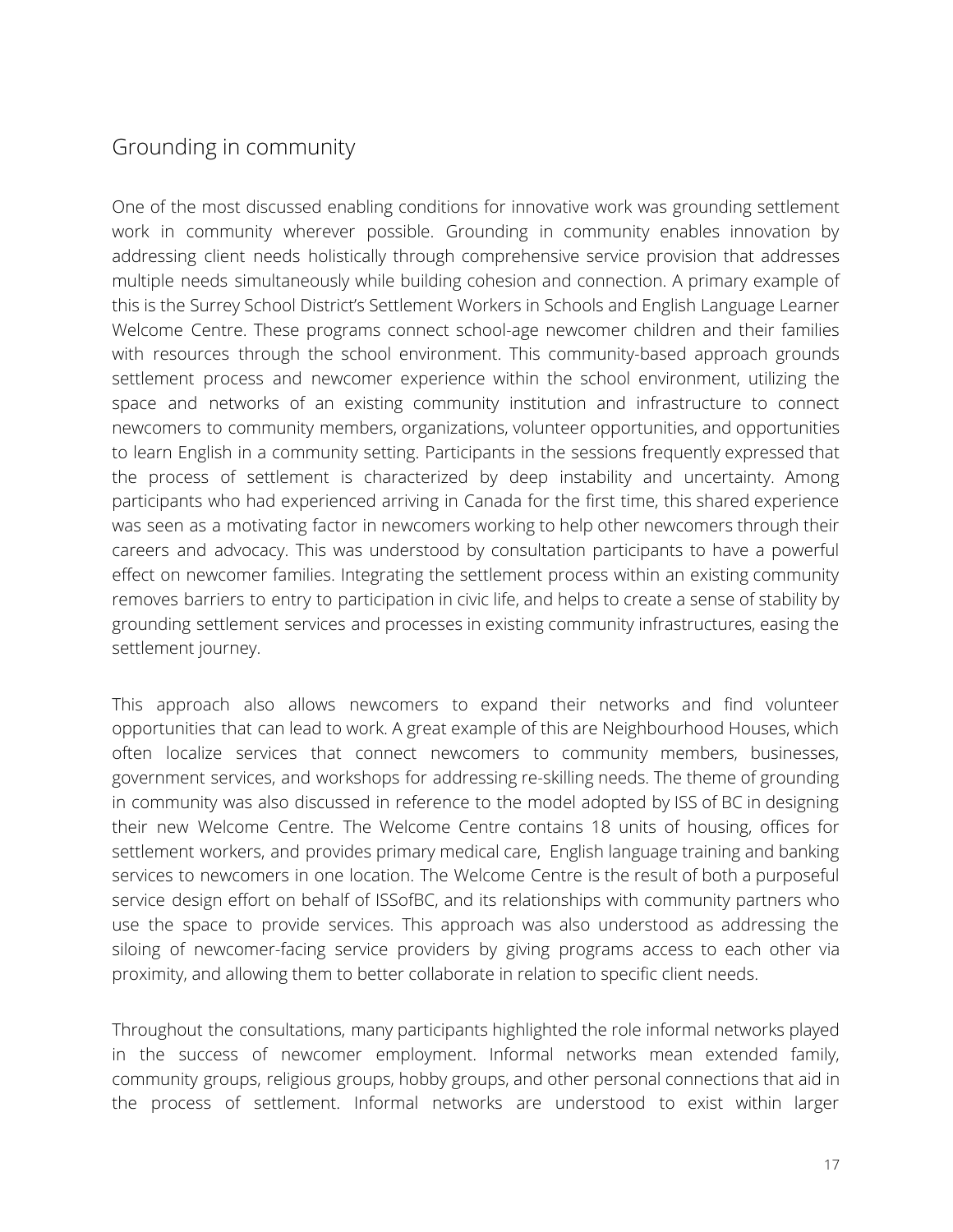communities, and form avenues through which newcomers are able to access information about how to navigate their new environments. Some participants mentioned these groups are increasingly online, either through Whatsapp or Facebook groups, and enable newcomers to maintain long distance relationships with friends and family in other countries. In stories shared by participants with lived experience of looking for work as a newcomer to Canada, connections were discussed as a key feature of finding work for newcomers, both through direct mentor relationships and through introductions made volunteering. Informal networks were described not only as the basis for job opportunities and more meaningful work, but also as helping to deal with the sense of displacement, and in some cases trauma, involved with settlement. In one case, a participant mentioned how simply being able to voice frustrations with other people who had been in similar situations had a massive effect on how she felt about being in a new environment. While connecting newcomers to larger communities is not a new approach, it is worth noting that the topics of informal networks was mentioned frequently as an enabling factor of successful settlement work.

#### <span id="page-17-0"></span>Newcomer-led programs

SFU RADIUS' Refugee Livelihood Lab was one of the most mentioned examples of innovative work mentioned during the consultation sessions. The program puts newcomers in the centre of a process that allows them to incubate and self-direct their ideas for innovative projects, then helps them to get support and funding to pilot these projects. It does so from an anti-oppressive, decolonial and equity-oriented lens, acknowledging that the systemic barriers faced by newcomers are not just the responsibility of newcomers to solve, but rather an issue of systemic change. The role of programs that are by newcomers, for newcomers, and with newcomers was discussed frequently during the consultation sessions. The understanding was that given the systemic barriers faced by newcomer participants, nothing would change until more newcomers were in positions to advocate for, lead, and direct change that addresses those problems. A "nothing about us without us" approach entails grounding innovation in the community which it seeks to serve both by ensuring newcomers are always at the table, and also by ensuring they are directing change itself.

#### <span id="page-17-1"></span>Enabling collaboration through information sharing

Unlike other enabling conditions, the discussion about the value of cross-sector collaboration was not grounded in an example, but rather an aspirational desire voiced in all four consultations. Participants spoke directly to the tensions within the sector that they felt hindered collaboration, and articulated a desire instead for more collaboration between settlement-oriented agencies. Three items were surfaced as barriers to this desire for collaboration: (1) funding models that incentivize overlap in service provision, (2) a lack of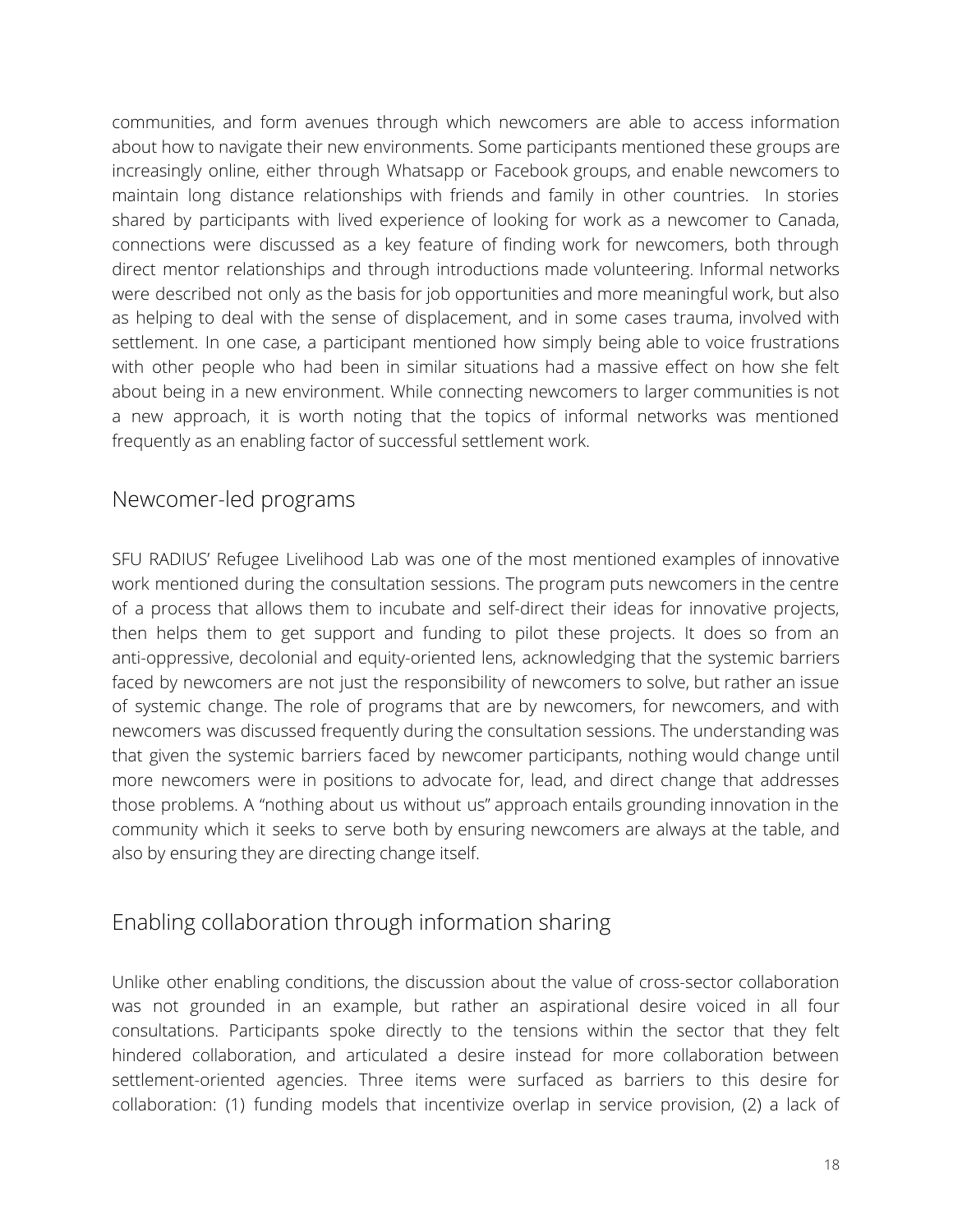consistent information about current work being done by other organizations, and (3) a lack of information about ongoing work in the sector.

Conversations about the competitions between settlement agencies were a feature of every consultation session. Participants agreed that the relationship between agencies and IRCC fosters a culture of competition. This consensus was shared by representatives from different agencies at different levels of management often at the same table within the consultations. The reasons cited for this competition echoed the rationale put forward in the Settlement 2.0 situational analysis. Because service agencies apply for operating funding from IRCC based on the provision of services to newcomers within a close geographic area, this entails service overlap, and means that organizations can feel that they are in competition for fixed resources with other agencies. In addition, the resource-intensive requirements of reapplying for funding every cycle and the changing evaluation metrics by which organizations are evaluated for continued funding are perceived as placing constraints on the sector's ability to innovate. In general, participants did not exhibit antagonism to particular organizations with which they were in competition. It is worth noting that this sentiment was expressed by representatives from agencies at the coordinator, manager, and director level, and was a feature of conversations in both Surrey and Vancouver. Despite the conversation about potential for competition, participants in fact articulated a desire to collaborate. They were eager to tackle shared problems together. In one session, participants suggested that project funding be contingent on collaboration between multiple newcomer-serving organizations, of differing sizes.

This desire to collaborate extended to a desire for more up-to-date information on work being done in the sector by other organizations, as well as current programs that might be relevant to improving their clients' outcomes. This was seen as important both from the perspective of publicizing and valuing work being done in the sector, and staying up-to-date on the range of programs available to newcomers. Participants noted that while settlement agencies send information to IRCC for the purposes of evaluation, they do not easily have access to their own data, nor do they have easy access to data about other services being provided across the sector. There was a desire to know about comparable services offered by other organizations and even to take a client-centred approach to coordinate service provision across agencies. Further, participants articulated a desire to know which services clients had already accessed, so as to be able to better direct them. A critical condition of future innovation is information systems that enable collaboration through knowledge mobilization and information management. Whether or not there is a shift in the relationship between IRCC and settlement agencies in the lower mainland, there does exist a strong desire to lift each other up, promote the sector's successes, and collaborate in a client-focused way for the improvement of newcomer's settlement outcomes.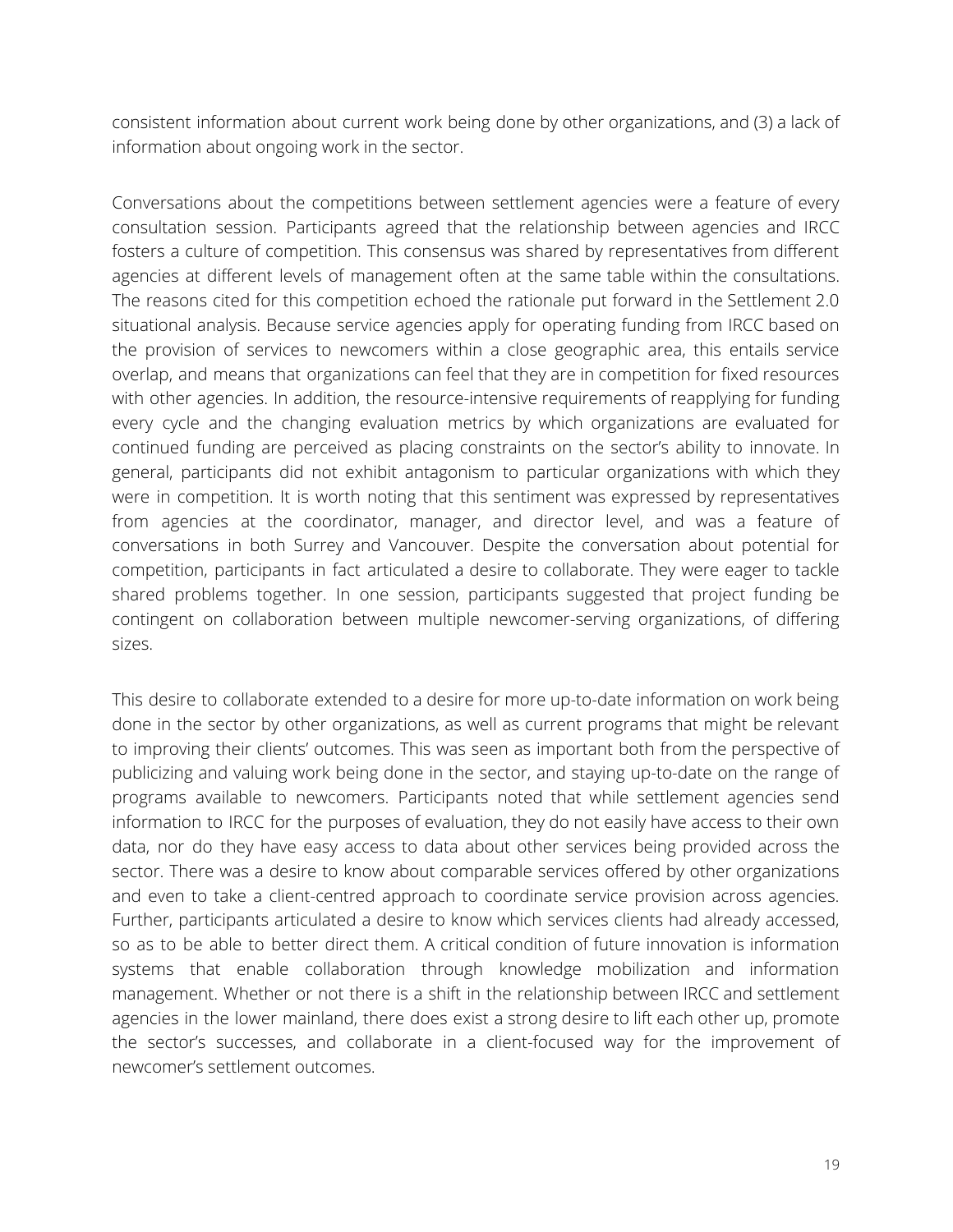### <span id="page-19-0"></span>Recommendations

Many different recommendations emerged from the consultation sessions which reflected the deep experience and diverse backgrounds of participants. The following seven recommendations draw on the enabling conditions that characterize innovative and collaborative work in the area of newcomer employment, and recommend potential pathways for encouraging innovative work in the larger settlement sector.

#### <span id="page-19-1"></span>Cultivate relationships with private partners

Participants expressed that relationships with private partners presented opportunities for settlement organizations and newcomers to find new connections and opportunities. Creating relationships with private partners can help both businesses and settlement agencies, it enables businesses to learn about newcomers' needs and to develop the management infrastructure to better retain newcomer employees and patrons, and it enables settlement workers to try new projects, and connect their clients to a wider network of opportunities. This approach has the potential to be scaled across the sector to different organizations. Settlement workers at the director and manager level could allocate a percentage of their time each month outside of any pre-existing relationship building work they already do to explicitly perform outreach to private partners with areas of expertise that are relevant to their service delivery. This outreach could follow the model of the IECBC, in making a case for the value of mutually beneficial relationships convened around common goals. These relationships could then be the basis for new innovative public-private collaborations.

#### <span id="page-19-2"></span>Seek private sector funds for exploratory projects

Given the perception of constrained resources, participants viewed private sector partnerships as an opportunity to access funds for exploratory projects. Participants expressed a need for quick funding to try emerging pilot projects, and for bridge funding for pilot projects that proved successful but were no longer funded by the IRCC. The different evaluation metrics for funding means that funding from private partners has the potential to be more flexible. Innovative work in newcomer employment takes advantage of funding from groups like the BDC to enable participants to create meaningful opportunities for themselves, which have the potential to affect their long term settlement outcomes. At a minimum, there is potential to scale the practice of seeking funds from the private sector at an initiative level from private sources with similar values. However, a clear path for scaling this recommendation was not evident from the consultation sessions, and further exploration of this topic is needed.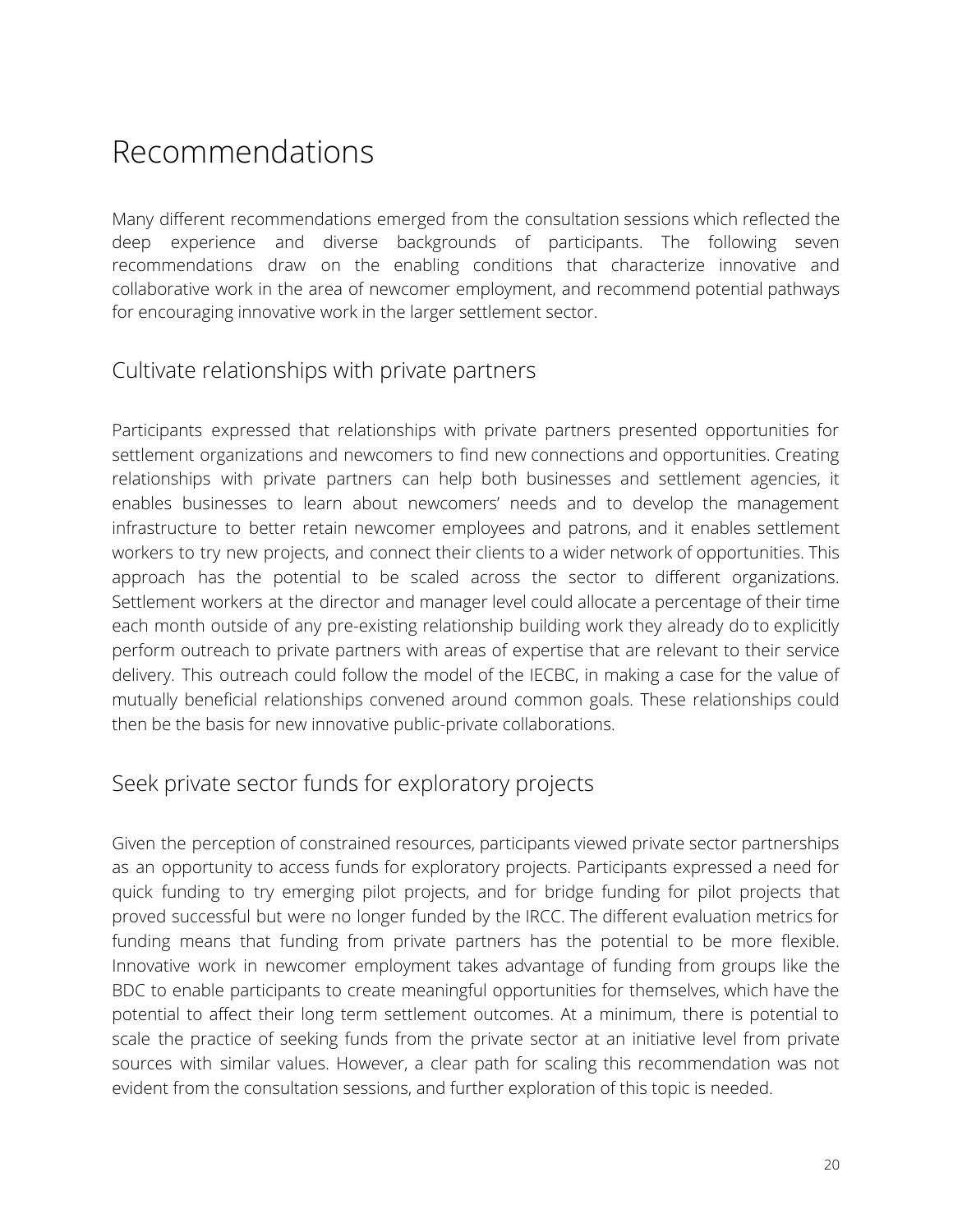#### <span id="page-20-0"></span>Take a client-centric approach

Participants strongly supported taking a client-centric approach when planning and delivering settlement services. Client needs should drive service provision wherever possible. In particular, participants recommended focusing on the client's particular needs and background across improving settlement work. This approach is the driving force behind the innovative and collaborative work surfaced in our consultations. This approach has recently been incorporated by IRCC in their Call for Proposals, meaning that organizations that receive funding from this process will have to implement service delivery that is in keeping with a client-centric approach.

#### <span id="page-20-1"></span>Ground settlement work in community at every stage

Innovation is enabled by grounding services in the community at every level. Settlement service providers and funders should think about not only the newcomer community being served by a particular service, but the other communities related by geographic or demographic connections from an asset-based perspective. Rooting settlement work in the community was considered by participants to lead to deeper collaboration, and helps to address client needs in holistic and wrap-around ways. This recommendation has the potential to be scaled in a number of ways. At the program level, settlement-facing organizations could implement this recommendation by conducting an asset-based review of the communities they are situated in (geographic, ethnic, faith-based, etc.) to find opportunities for collaboration in their service delivery. Programs could be explicitly co-designed with community partners to spark innovative approaches to service delivery that address newcomer needs as well as the needs of the community. Initiatives could be piloted with small groups of newcomers, and successful projects could then seek funding from the IRCC (such as the SDI funding pool) to bridge into more permanent programs.

#### <span id="page-20-2"></span>More newcomers in decision making roles

Participants recommended replicating newcomer-led initiatives and projects such as ISSofBC's TechWoman Program and SFU RADIUS' Refugee Livelihood Lab. Participants made clear that decisions about newcomers are too often made without those with lived experience. Initiatives that give decision-making power to newcomers were seen as critical to sustainable and impactful newcomer success. There is potential to start implementing this approach when starting new projects or initiatives by asking the question "where are the people we are trying to serve in this decision making process?" The second question to ask when starting new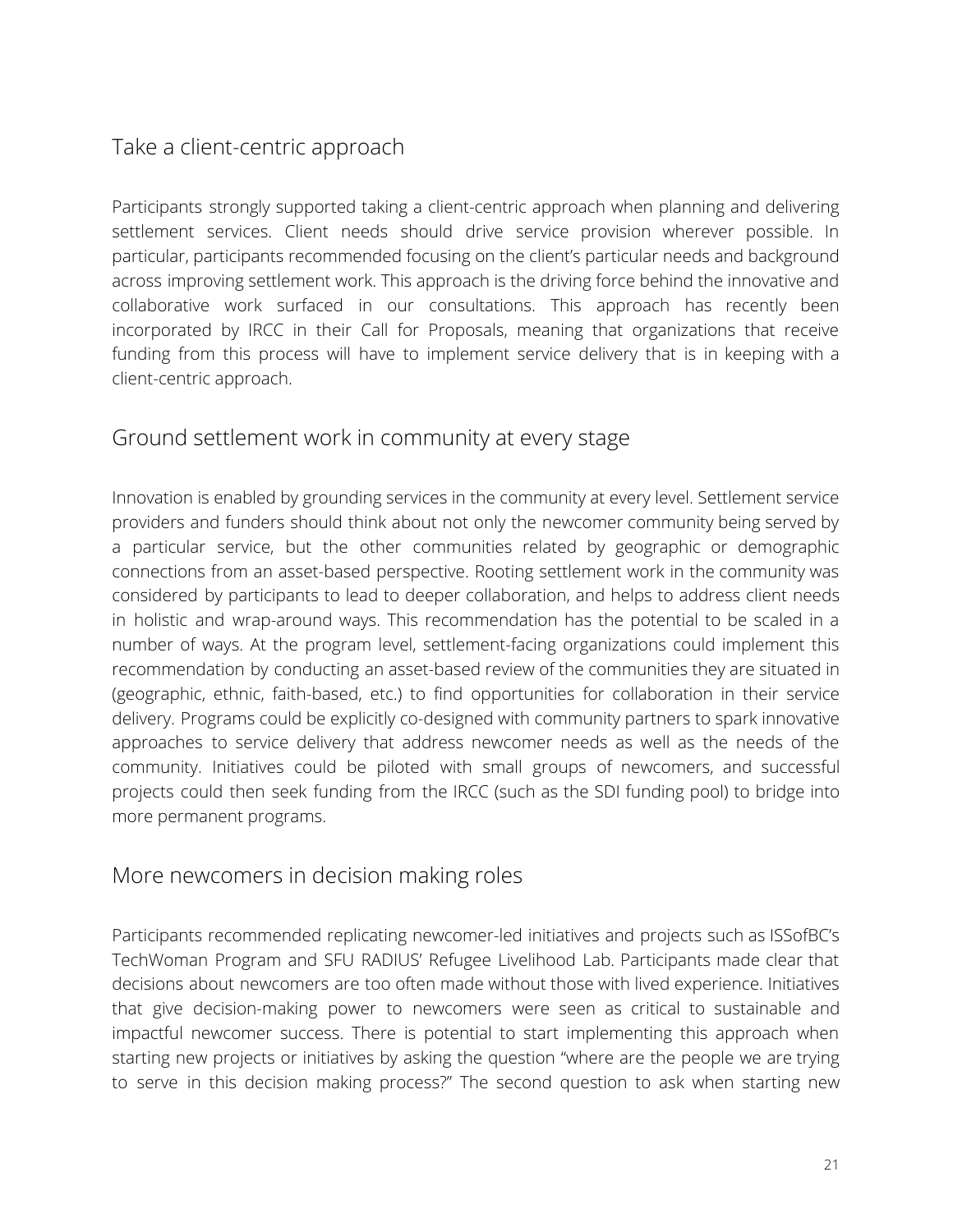projects or initiatives is "What power is available in this context for present newcomer voices to stop or change what is being proposed?" A potential approach here would be the creation of immigrant advisory roundtables( following the example of the Surrey LIP) to advise on potential new projects or initiatives within an organization. At a basic level, this approach should be implemented structurally by designing processes and initiatives that encourage the agency and active participation of newcomers following the models of SFU RADIUS and the Vancouver Foundation's LEVEL program.

#### <span id="page-21-0"></span>Address systemic barriers when designing new programs

An equity-focused, trauma-informed approach to designing programs that acknowledges the systemic barriers to engagement and access that newcomers face was recommended by participants. This approach generates innovation by creating programs that can be more readily accessed and focused to the needs of the target beneficiaries. Designing new programs with this approach has the potential to improve settlement outcomes. This approach should be explored at the stage of designing new programs and initiatives, with newcomer voices with lived experience in the room as well as settlement workers.

#### <span id="page-21-1"></span>Develop new platforms for collaboration

Participants sought new platforms and opportunities to share information about their work, and coordinate service provision. This is important both to validate good work by settlement agencies, and to better coordinate services based on client need. Participants also expressed a desire for better information infrastructure that could enable them to more efficiently coordinate, track use of services, automate tasks, and see individual outcomes. Multiple participants also suggested a regular meeting of frontline staff, following the lead of other human services fields in the Lower Mainland, to discuss the emerging nature of their work.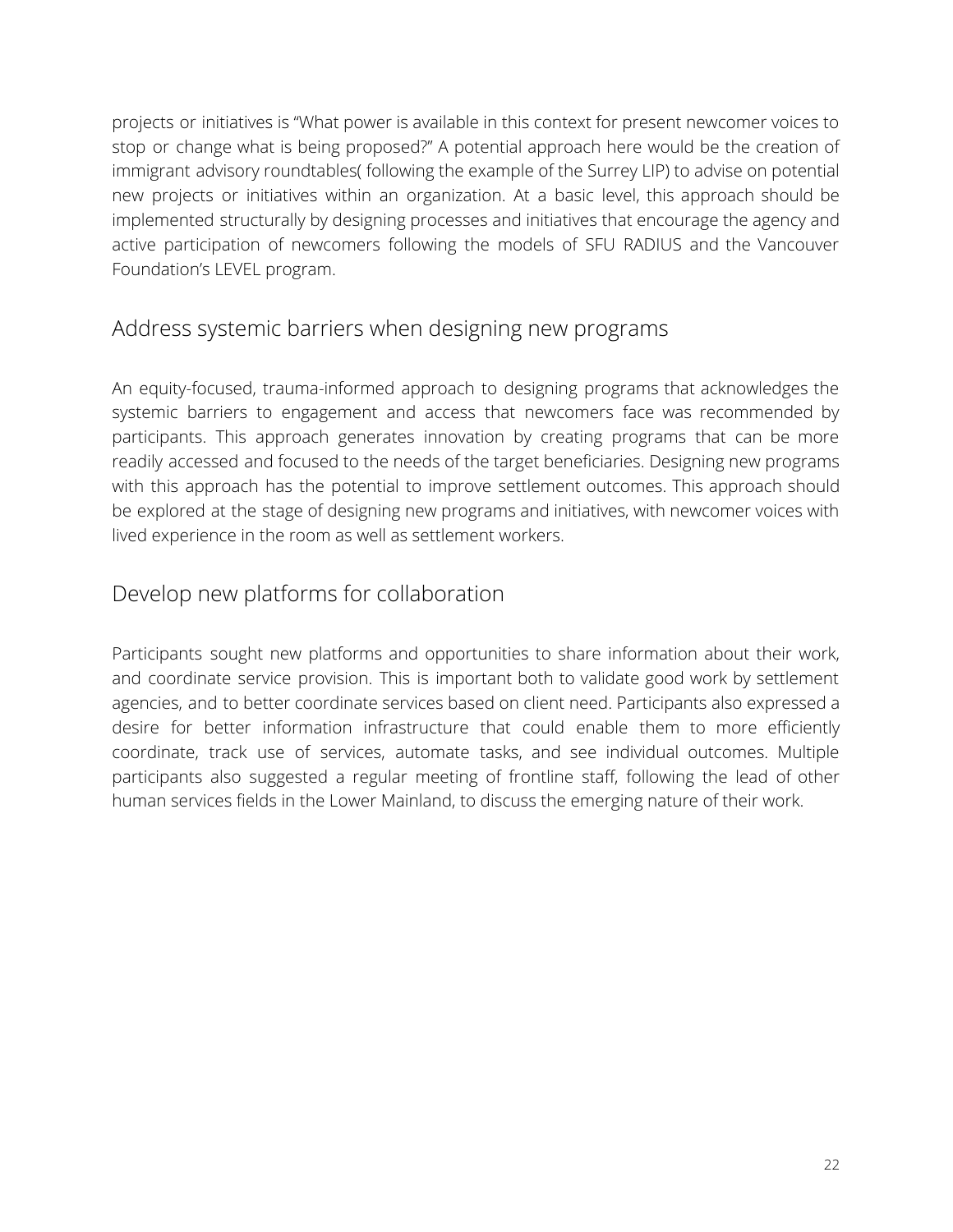## <span id="page-22-0"></span>Emerging Directions

This section summarizes ideas suggested by participants in the community consultations for innovative initiatives that may help the settlement sector move toward consistent innovation and collaborative practices.

Participants frequently spoke to the need for a central client-data sharing system. It was noted that while settlement organizations currently upload information about their clients to the IRCC iCARE system, that information is not easily retrievable, nor is the interface considered user-friendly. This results in settlement organizations needing to conduct parallel record keeping, and silos information about client outcomes within settlement organizations. Participants expressed a desire to know more about settlement work taking place outside of their organizations, and felt a central hub would also be of use for coordinating services, sharing information about resources, and sharing success stories. The hope is that such a tool would help stakeholders to gain a more data-driven picture of the scope of settlement work and foster deeper, more fruitful cooperation between agencies.

Participants additionally spoke to the possibility of a digital identity card system enabled by blockchain. Such a system would give newcomers an RFID chip or number that could be used to access social services. A similar digital identity project is currently being explored for homeless residents of Vancouver's Downtown Eastside Vancouver (DTES) by UBC researchers. While participants noted that there are many potential privacy concerns associated with such a project, an opt-in system was suggested as part of the other information settlement agencies collect from newcomers. Such a system was seen as valuable for enabling further client-centred work, allowing settlement workers to coordinate their service provision relative to client needs, to better track which services are used by which clients, and keep a holistic eye on client settlement outcomes.

Participants had many suggestions for more widespread, lasting changes to IRCC's funding model. There is a shared sense that more funding needs to be allocated to exploratory projects. There is a clear desire for more funding streams such as IRCC's 2017 Service Delivery Improvements funding model, which allows organizations to try out new projects, as well as a need for bridge funding to keep successful pilot initiatives going outside of the typical funding cycle. There was also an expressed need for funding to bridge successful projects and initiatives into full-time programs. Participants felt that making funding contingent on having multiple organizations of different sizes partnering together, or on inviting private partners may help encourage more collaboration among stakeholders within the settlement sector. The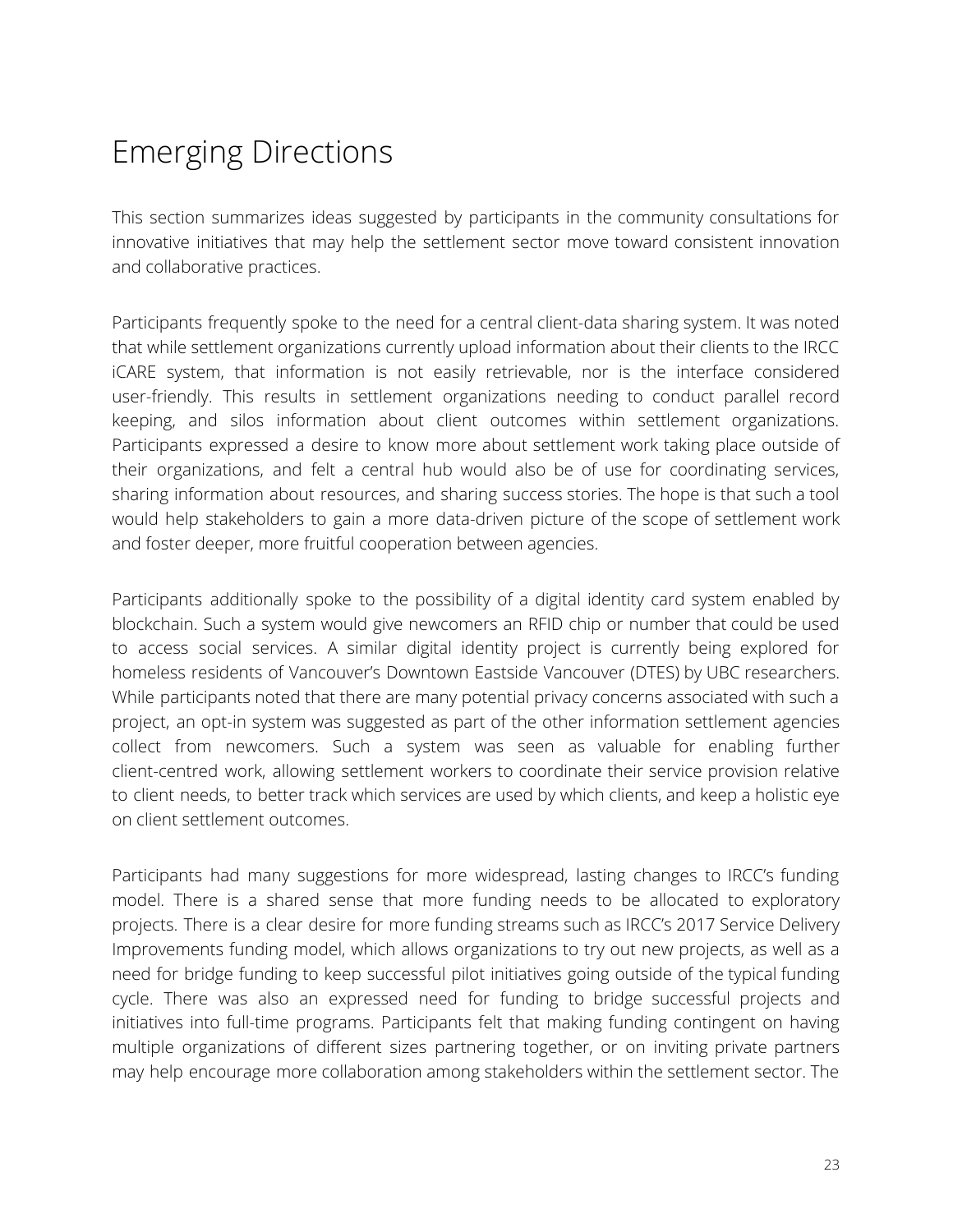value of structural change in the relationship between settlement agencies and IRCC was expressed in every consultation session.

Finally, many participants hoped to see successful programs expand such the Vancouver Foundation's LEVEL program and SFU RADIUS' Refugee Livelihood Lab scale, as these programs are considered to be instrumental in incubating newcomer leaders who may help to direct the conversation about improving the settlement sector.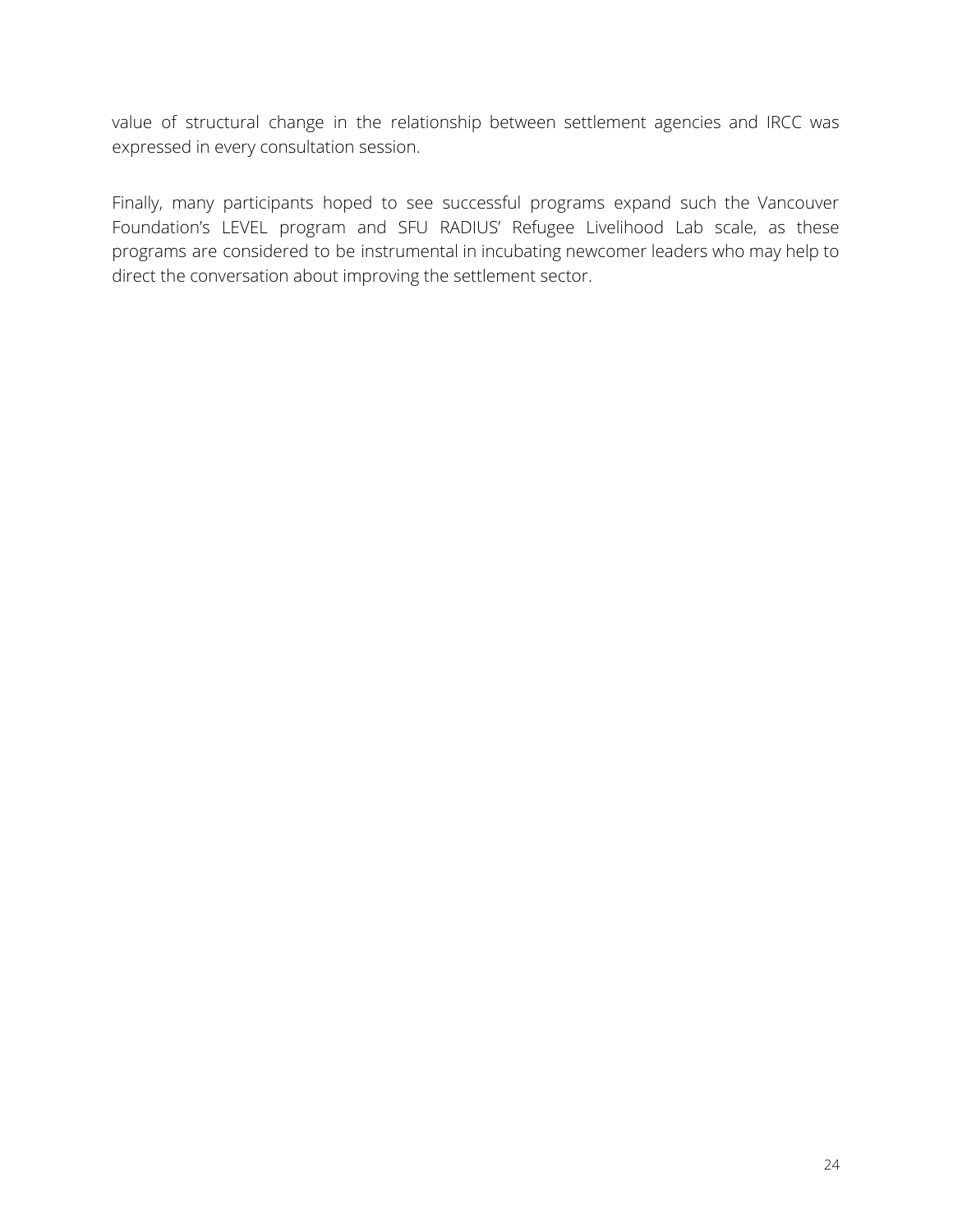### <span id="page-24-0"></span>Conclusion

The Settlement 2.0 community consultations facilitated an important and fruitful conversation about innovation and collaboration is already being done in the settlement sector. There are a few limitations with our process which should be taken into account in future explorations of this topic. Firstly, as was pointed out by participants at the sessions, there was a lack of newcomers with lived experience at the consultations. This was in part because the framing of our consultations focused on convening a group of stakeholders that could speak to the current settlement work, and including newcomers with lived experience, rather than discussion groups of primarily newcomers. However, we received feedback that conversations about settlement are fundamentally questions about the lives of newcomers, and such conversations should be centered around newcomers, and designed to include them. Though we attempted to explicitly recruit newcomers and offered honorariums in recognition of their time and experience, the actual numbers of newcomers with lived experience was lower than it might have been for this conversation. As such, the findings of this report are best understood as focusing on innovation occurring within the relationship between service providers and newcomers, and within the experience of settlement workers (who may or may not be newcomers). In addition, as the consultations took place during July, many were away on holiday, the conversations were limited in who they were able to engage from the Lower Mainland's settlement sector. Another limitation was that few participants attended our sessions from North Vancouver and West Vancouver. While outreach was conducted during scoping with staff from the North Shore Immigrant Inclusion Partnership, and we attempted to recruit through networks there, we did not have sufficient representation from settlement workers on the North Shore. This was a detriment to the process, as NSIIP is currently engaging in interesting partnerships with other employment service providers and business improvement agencies. Finally, there was a lack of private partners at the table during the consultations. In particular, it would have been illustrative to have invited business partners that have been involved in IECBC's MentorConnect program, to get a richer understanding of what the goals of a business entering into a relationship with a settlement-facing agency are, and what has enabled success for those partners.

Overall, the atmosphere was hopeful, and all sessions ended on a positive note. Participants bonded over mutual challenges, expressed frustration in a safe environment, and were eager to discuss current and potential solutions. Many participants indicated they were happy to see stakeholders from settlement-facing organizations such as Work BC, VPL, and Mount Pleasant Neighbourhood Houses at the table for the conversation. Overall, participants expressed that they were excited to hear about promising innovative and collaborative initiatives in their field.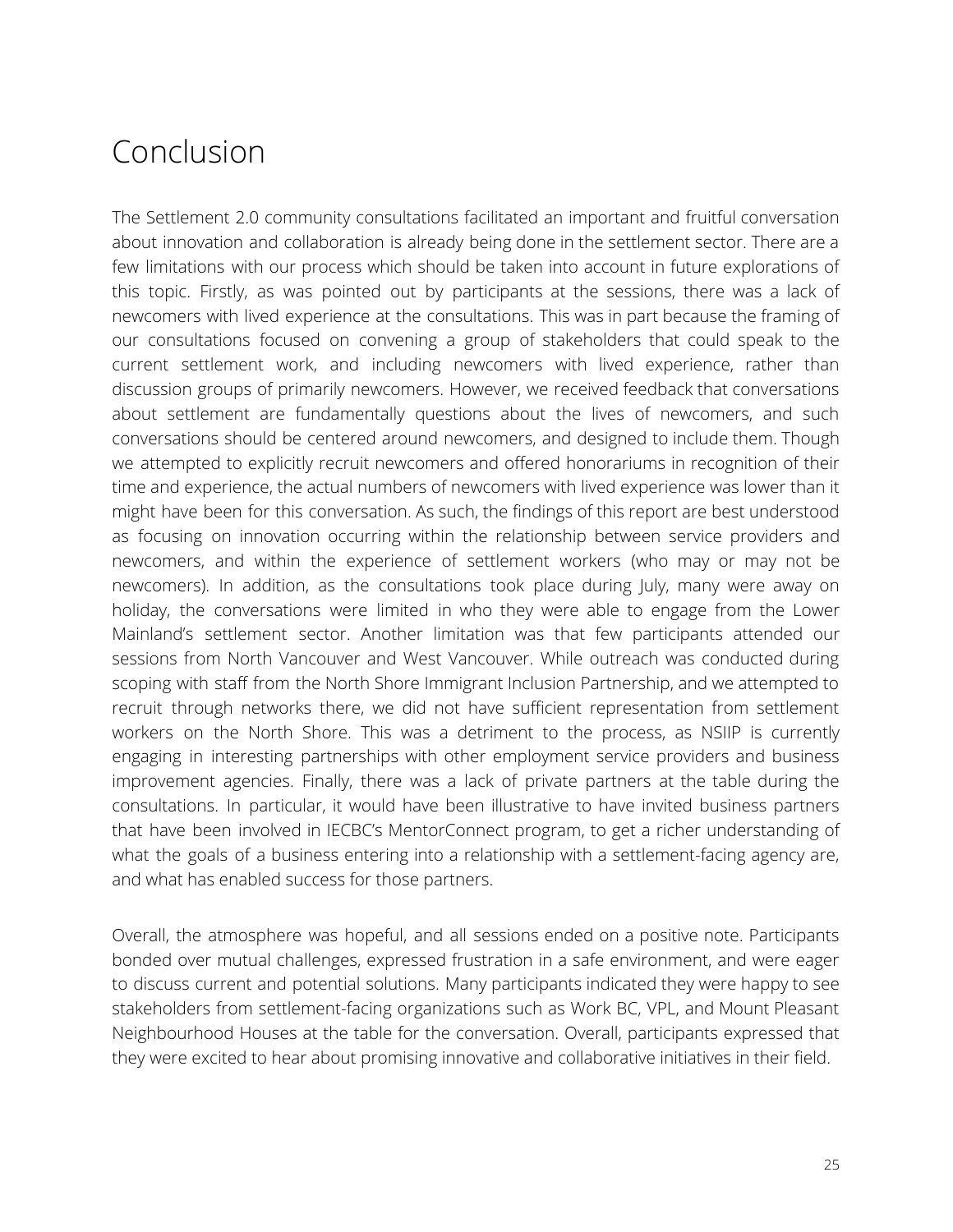Across the Lower Mainland, settlement-facing participants are able to identify promising examples of innovative work in newcomer employment and entrepreneurship. These examples rely on an approach that is asset-based, grounded in community, leverages private partnerships, and involves newcomers in decision making. The work that was spoken to by participants in our sessions demonstrates that even in an environment of perceived resource deficit, there is still a drive within the settlement sector to try to innovate in order to meet the changing needs of newcomers. It is our hope that encouraging innovation and collaboration in the sector at large can be served by scaling up and finding the limits of current approaches on the ground.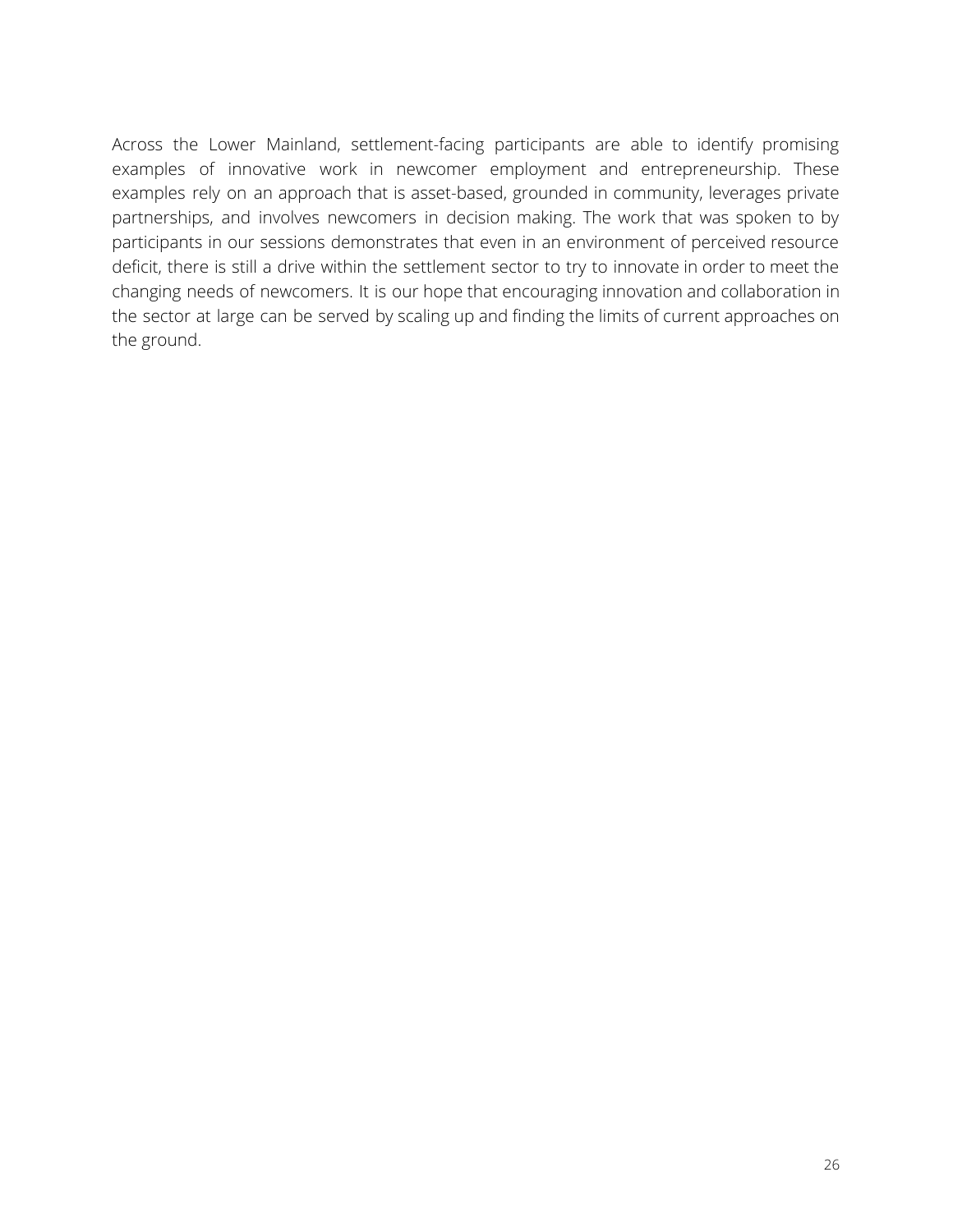# <span id="page-26-0"></span>Appendix A: Asset Mapping

| Mentorship                                                                                                                                                                                                                                                                                                                                                                                                                       | Connecting to Jobs                                                                                                                                                                                                                                                                                                                                                                                                                                                    |
|----------------------------------------------------------------------------------------------------------------------------------------------------------------------------------------------------------------------------------------------------------------------------------------------------------------------------------------------------------------------------------------------------------------------------------|-----------------------------------------------------------------------------------------------------------------------------------------------------------------------------------------------------------------------------------------------------------------------------------------------------------------------------------------------------------------------------------------------------------------------------------------------------------------------|
| <b>IECBC Mentorship Services</b><br>Work with us Foundation (Women's<br>Employment services)<br><b>School Career Services</b><br><b>Employment Programs</b><br>Global Talent Loans programs<br>Youth in Tech<br>Techwoman<br>Mentor Connect program<br>Internship Apprenticeship Programs<br>Work BC Bladerunners program                                                                                                        | Early employer engagement<br>Personal connections<br>Mentorship programs and services<br>Indeed.ca<br>LinkedIn.com<br><b>BC Business Directory</b><br>Job Fairs<br>Libraries<br>Indeed.com<br>Monster.com<br>Immigration Employment Council of BC<br>Temp/Placement Agencies<br>YWCA - Work BC<br>Employment Support at Settlement orgs<br><b>IECBC</b><br>WhatsApp Groups<br>Facebook Groups<br>Job Bank at WorkBC.ca<br>Recruitment agencies<br>Employment seminars |
| Skills Training                                                                                                                                                                                                                                                                                                                                                                                                                  | Networking                                                                                                                                                                                                                                                                                                                                                                                                                                                            |
| <b>ESL/FSL resources</b><br>ISSof BC online learning<br>YWCA Focus at Work<br>BC Alliance for Manufacturing<br>Migrant Workers Program<br>STEP program<br>Union-based training<br>ACE-IT program for K-12<br>Advanced Skills for IT professionals<br>SFU Continuing Studies certificate programs<br>Back in Motion Program<br><b>YWCA Changing Gears</b><br>VPL Skilled Immigrant Info Centre<br>Credential Recognition programs | Facebook Groups<br>Karma Connections<br>Specific networking/mentorship apps<br>Informal networks<br>Professional associations<br><b>Ethnic Associations</b><br>Meetup.com                                                                                                                                                                                                                                                                                             |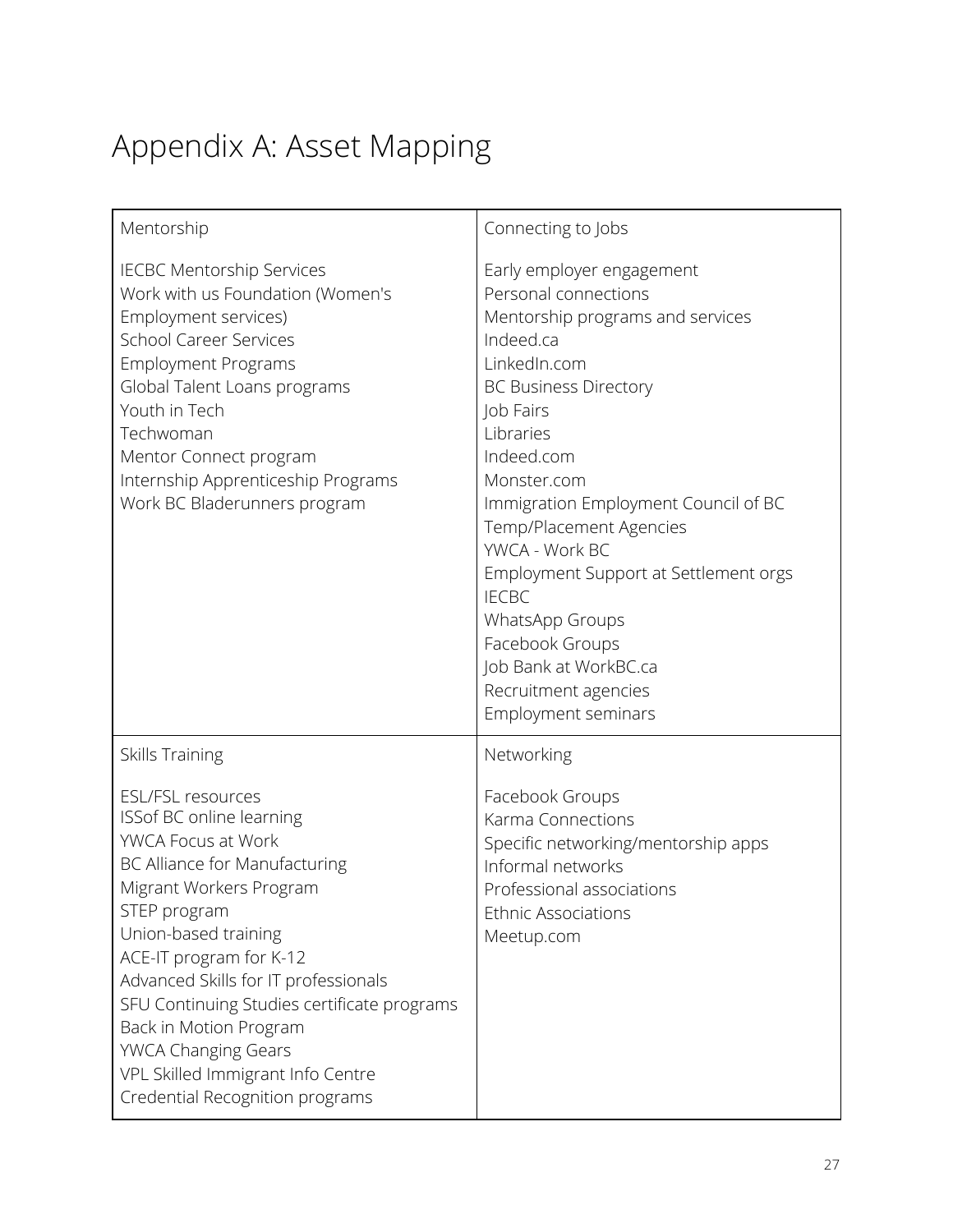| Leadership Training                                                                                                                                                                                                         | <b>Community Building</b>                                                                                                                                                                                                                                                                       |
|-----------------------------------------------------------------------------------------------------------------------------------------------------------------------------------------------------------------------------|-------------------------------------------------------------------------------------------------------------------------------------------------------------------------------------------------------------------------------------------------------------------------------------------------|
| Wage subsidy programs<br><b>VCMFSS Leadership training</b><br>Fresh Voices Program<br>VSB Youth Ambassadors                                                                                                                 | <b>Women's Centres</b><br>Neighbourhood Houses Youth Programs<br>My Circle<br>Open Door Group - Work BC<br><b>Community Centres</b><br><b>PIRS</b><br><b>Community Committees</b><br>Settlement Workers in Schools Programs<br>Labour Market programs at South Vancouver<br>Neighbourhood house |
| Equity-Focused services                                                                                                                                                                                                     | Entrepreneurship                                                                                                                                                                                                                                                                                |
| PIRS Mobile Childcare Services<br>VSB Newcomer Parent Leadership Project<br>PIRS trauma-informed practice workshops<br><b>SFU Radius</b><br>Payment or subsidies for working or<br>volunteering<br><b>Dress for Success</b> | <b>ISSofBC Spark</b><br><b>ISSofBC</b> Ignite<br>Jumpstart program<br>Online training (Small Business BC, BDC)<br><b>BDC Self-Employment Support Services</b><br>Access to free professional services<br>Foreign Credential Loan Program                                                        |
| <b>Finding New Services</b>                                                                                                                                                                                                 | Learning about Canadian Job Markets                                                                                                                                                                                                                                                             |
| <b>AMSSA Information Sheets</b><br>Arrival Advisor<br>Local Immigration Partnerships<br><b>YVR Newcomers Package</b><br>Resource/service inventories<br><b>BC211</b><br>NewtoBC                                             | <b>Statistics</b><br><b>BC Labour Market Outlook</b><br>Mentorship Program Search Engine<br>Workingincanada.gc.ca<br><b>ISSofBC Employment Website</b>                                                                                                                                          |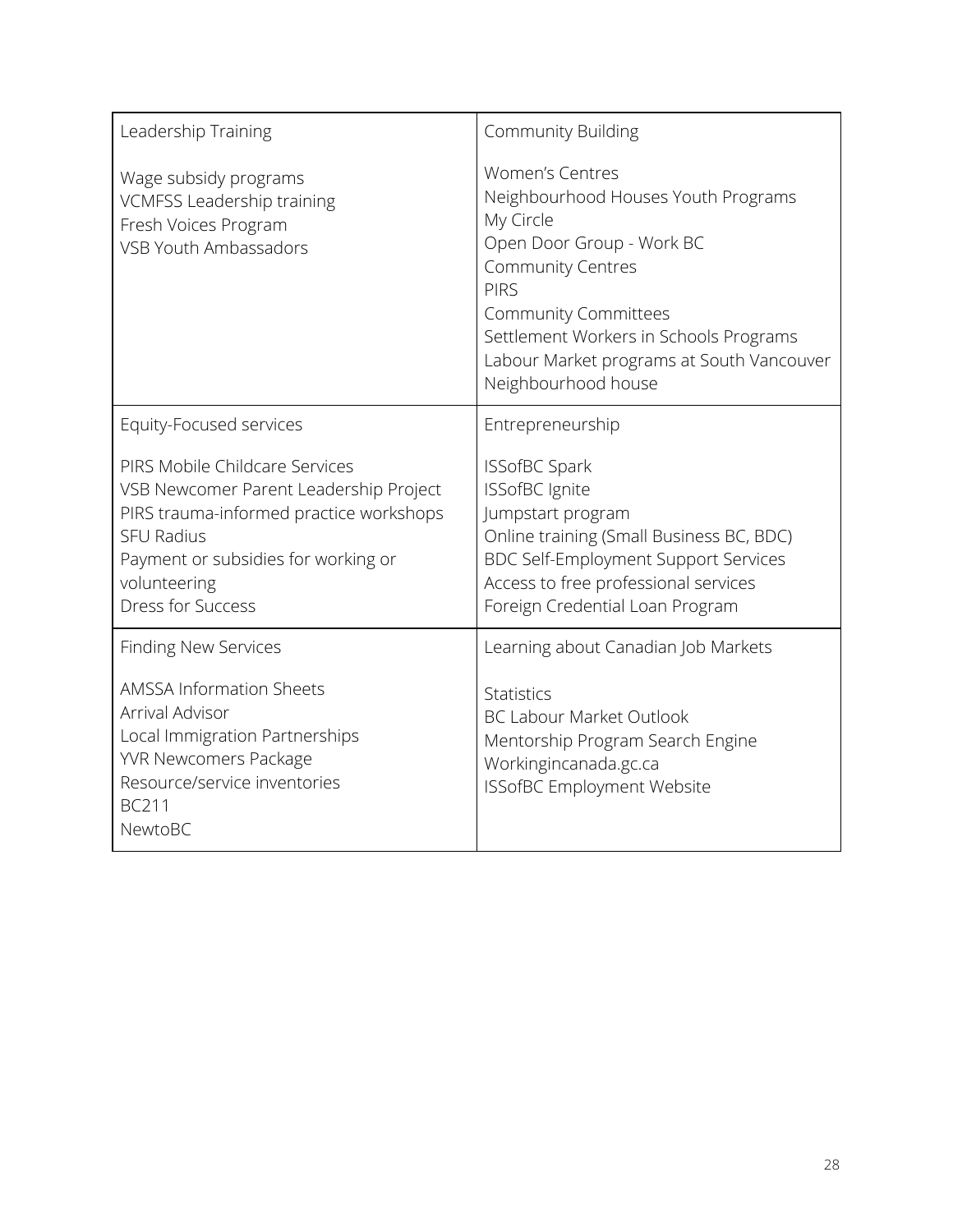# <span id="page-28-0"></span>Appendix B: Process Design

| Time                                  | Key Goals                                                                                                                                                                                                                   | Activites                                                                                                                                                                                                                                                                                                                                                                                                                                                                                                                                                                                                                                                                                                                                                                                                                                                                                                                                                                                                                                                                                                                                                                                                                           | Outputs and<br>Materials                                                                                                                                                                                                             |
|---------------------------------------|-----------------------------------------------------------------------------------------------------------------------------------------------------------------------------------------------------------------------------|-------------------------------------------------------------------------------------------------------------------------------------------------------------------------------------------------------------------------------------------------------------------------------------------------------------------------------------------------------------------------------------------------------------------------------------------------------------------------------------------------------------------------------------------------------------------------------------------------------------------------------------------------------------------------------------------------------------------------------------------------------------------------------------------------------------------------------------------------------------------------------------------------------------------------------------------------------------------------------------------------------------------------------------------------------------------------------------------------------------------------------------------------------------------------------------------------------------------------------------|--------------------------------------------------------------------------------------------------------------------------------------------------------------------------------------------------------------------------------------|
| 1:00 PM<br>1:15<br>PM<br>(15)<br>MIN) | Frame and<br>create a<br>welcoming<br>and<br>empathetic<br>space.<br>Build a strong<br>container for<br>the<br>conversation.<br>Ground the<br>conversation.<br>Lay out clear<br>guidelines that<br>the group<br>assents to. | 15 min - Welcome<br>The session starts sitting in a round.<br>Land acknowledgement - Maria<br>Surrey:<br>Simon Fraser University acknowledges the traditional<br>territories including Semiahmoo, Katzie, Kwikwetlem<br>(kwikwaxam), Kwantlen, Qayqayt and Tsawwassen First<br>Nations.<br>Vancouver:<br>Simon Fraser University acknowledges the Traditional<br>Coast Salish Lands including the Tsleil-Waututh<br>(salilwata ?4), Kwikwetlem (kwikwan), Squamish<br>(Skwxwú7mesh Úxwumixw) and Musqueam<br>$(xwmeθkweyiem)$ Nations.<br>Agenda and Goals - Zakir<br>There is a common theme of displacement I<br>want to pick up here.<br>The process starts with framing and a clear<br>conversation more context on the process and<br>its goals.<br>We're here today to talk about how to<br>encourage innovation and collaboration<br>in the settlement sector.<br>This consultation is part of the larger<br>Settlement 2.0 Project, which PeaceGeeks<br>is running with funding from immigration,<br>Refugees, and Citizenship Canada. The<br>project aims to provide a strategy and<br>vision on how to help Canada embrace a<br>culture of technology, innovation, and<br>open practices within the settlement<br>sector. | Materials:<br>34x<br>Markers<br>12 x Post it<br>pads<br>35 x Pens<br>$4 \times$ Laptop<br>computers<br>1 x<br>$\bullet$<br>Facilitator<br>Laptop<br>Slideshow<br>Tacks<br>Tape<br>Putty<br>Scissors<br>Dots for<br>photo<br>consent. |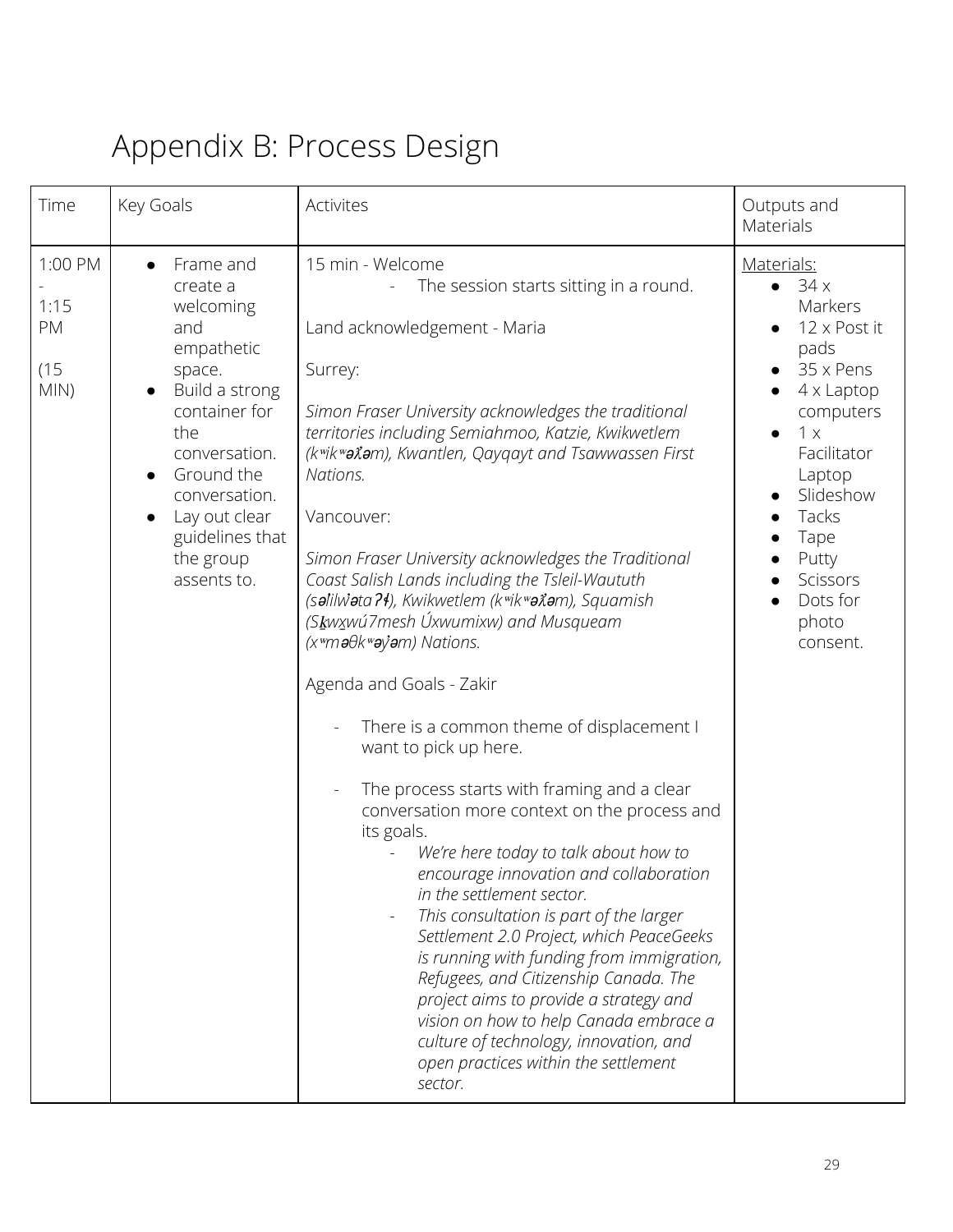| Prior to the consultations, PeaceGeeks<br>conducted a situational analysis on<br>barriers to innovation in the Canadian<br>settlement sector. This has informed the<br>scope of what we're talking about today.<br>Public Square will be taking what we hear<br>in the consultations, and putting together<br>an action plan that will inform future work<br>by PeaceGeeks. It will also be presented to<br>the IRCC. |  |
|-----------------------------------------------------------------------------------------------------------------------------------------------------------------------------------------------------------------------------------------------------------------------------------------------------------------------------------------------------------------------------------------------------------------------|--|
| Innovation is already occurring in the<br>sector, the question is about how to best<br>encourage others, and bolster existing<br>projects.                                                                                                                                                                                                                                                                            |  |
| In speaking to stakeholders from around<br>the Lower Mainland, we've heard that<br>there are many potential constraints faced<br>in doing this work. There are concerns<br>about lack of funding, questions about<br>reskilling, concerns about the recognition<br>of credentials and canadian work<br>experience requirements.                                                                                       |  |
| What we also noticed was that despite<br>these constraints, which the entire sector<br>faces, there was excellent, innovative work<br>being done around newcomer<br>employment at the individual, project, and<br>organizational level.                                                                                                                                                                               |  |
| We want to start this session by working<br>from a position of recognizing the<br>amazing work being done, recognizing<br>that we have challenges in the sector, and<br>seeing how current innovative work on<br>newcomer employment can inform future<br>innovative and collaborative work in the<br>sector at large.                                                                                                |  |
| Ask people to get up as they need for<br>refreshments and the bathroom.                                                                                                                                                                                                                                                                                                                                               |  |
| A reminder that there will be some<br>photos being taken during the event,<br>and if people haven't already, they need                                                                                                                                                                                                                                                                                                |  |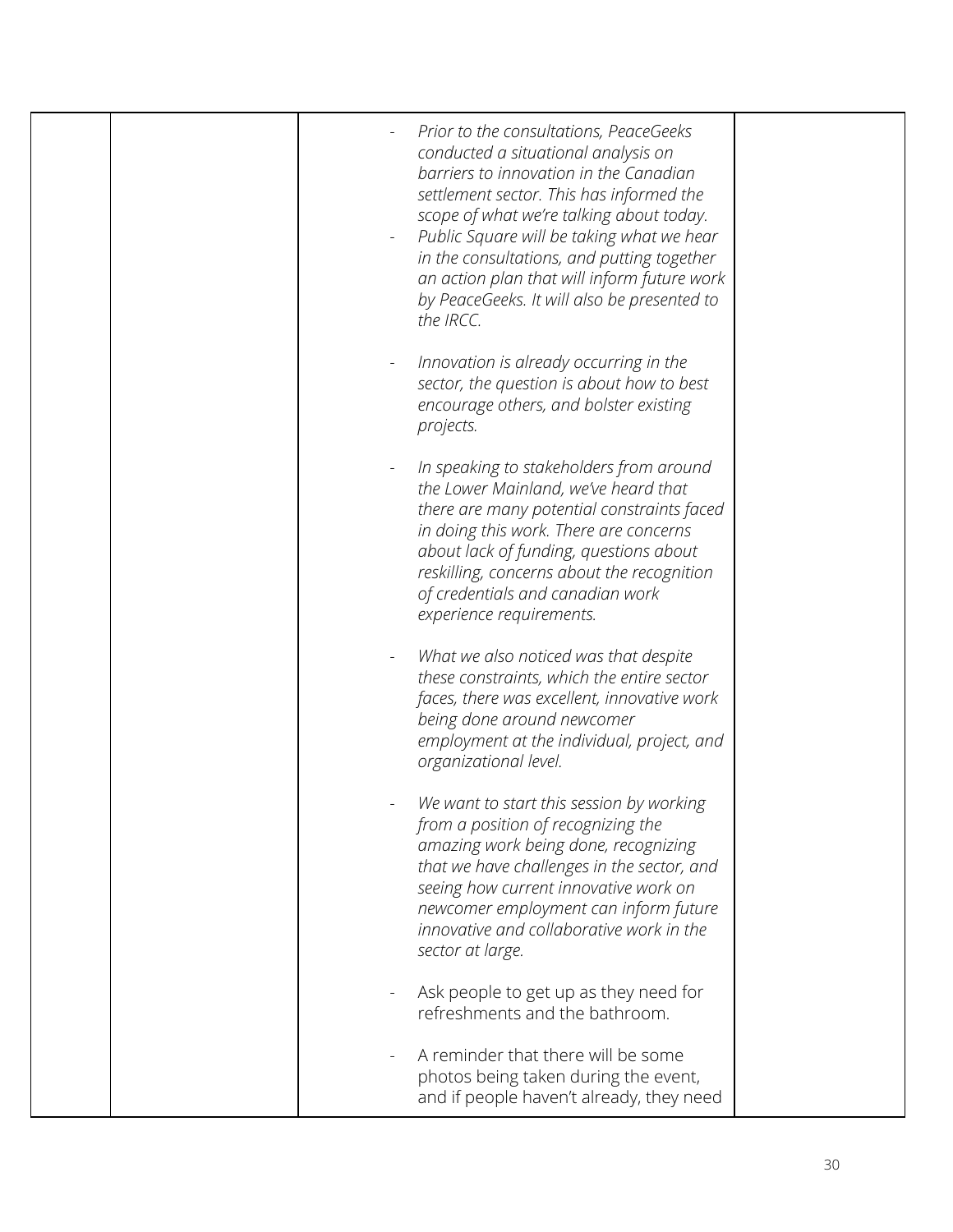|                                       |                                                                                                            | to sign the consent form or indicate<br>they don't want to be photographed<br>with a sticker.<br>Guidelines - Maria<br>We invited you here as your whole self.<br>You are an expert in your own experience,<br>we're asking you to show up as your whole<br>self with the sum of your life experiences.<br>We want to ask you to take the hat off of<br>the organization you are representing,<br>and to keep in mind that everyone else is<br>taking their hat off as well. We're all here<br>with the same goal in mind. We want to<br>think together strategically about what is<br>moving the dial on innovation in the<br>settlement sector. |                                                           |
|---------------------------------------|------------------------------------------------------------------------------------------------------------|---------------------------------------------------------------------------------------------------------------------------------------------------------------------------------------------------------------------------------------------------------------------------------------------------------------------------------------------------------------------------------------------------------------------------------------------------------------------------------------------------------------------------------------------------------------------------------------------------------------------------------------------------|-----------------------------------------------------------|
|                                       |                                                                                                            | Framing for specific guidelines comes from the<br>Aorta Foundation's Facilitation Guide.<br>Chatham House Rule.<br>Participants need to all agree to<br>this.<br>Move Up, Move Up.<br>Don't Yuck my Yum.<br>No-one Knows Everything, Together We<br>Know A Lot.<br>Permission to try and fail.<br>Acknowledge the difference between<br>intent and impact<br>Ask participants for additional guidelines, which<br>can be added to the slide show.<br>Any additional guidelines are added to the<br>screen.<br>Ask for a consensus, via a show of hands,<br>about whether participants are willing to<br>engage on these terms.                    |                                                           |
| 1:15<br>PM<br>1:50 PM<br>(35)<br>MIN) | Foreground<br>the value of<br>work being<br>done in the<br>field.<br>Focus the<br>session with a<br>common | 20 min - Opening Round - Zakir<br>Facilitators lead this process. Modelling<br>answers.<br>Name, affiliation, and answer to the question:<br>"What is the most powerful impact you've<br>seen settlement work have on an<br>individual?"                                                                                                                                                                                                                                                                                                                                                                                                          | Outputs:<br>Notes (with<br>$\bullet$<br>table<br>numbers) |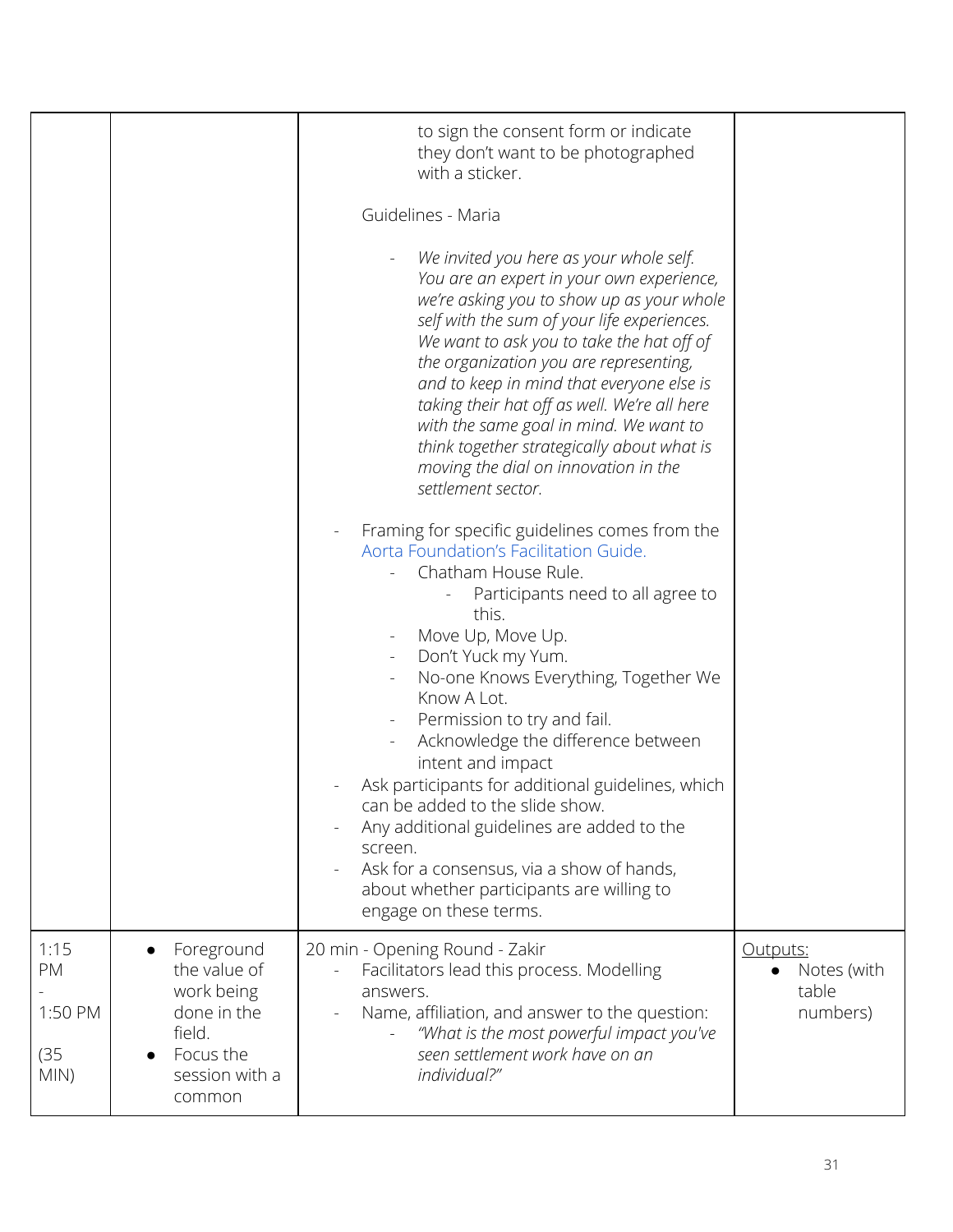|                                       | purpose.<br>Start to<br>surface how<br>people think,<br>build<br>connections.<br>Move people<br>in to<br>collaboration.<br>Move into<br>asset-based<br>thinking.                                                                             | Centering the "why" or the "goal".<br>Done in one big round.<br>Validate the impact of work.<br>5 min - Breakout Set-up<br>Facilitators number off participants (1 to 4/5)<br>and have them separate into table groups.<br>5 min - Disorienting Event - Maria<br>This exercise is a brief and quick way to<br>disorient participants while bringing them<br>together around a confusing problem.<br>Participants are directed to brainstorm how to<br>get off of a desert island with very little<br>information about the situation<br>"You are stranded on a desert island. We'll<br>hear what people do about this in five<br>minutes."<br>Helps people to build connection and start<br>collaborating to solve problems.<br>KEY: They don't know why they're doing during<br>the exercise<br>5 min - Report Back - Maria<br>Facilitators quickly move from table to table<br>asking for a brief summary of the plans<br>generated.<br>Connects the room, generates some laughter. |                                                                                                                                                                                  |
|---------------------------------------|----------------------------------------------------------------------------------------------------------------------------------------------------------------------------------------------------------------------------------------------|---------------------------------------------------------------------------------------------------------------------------------------------------------------------------------------------------------------------------------------------------------------------------------------------------------------------------------------------------------------------------------------------------------------------------------------------------------------------------------------------------------------------------------------------------------------------------------------------------------------------------------------------------------------------------------------------------------------------------------------------------------------------------------------------------------------------------------------------------------------------------------------------------------------------------------------------------------------------------------------|----------------------------------------------------------------------------------------------------------------------------------------------------------------------------------|
| 1:50 PM<br>2:15<br>PM<br>(25)<br>MIN) | Source<br>promising<br>innovative and<br>collaborative<br>practices.<br>Encourage<br>$\bullet$<br>knowledge<br>mobilization.<br>Identify<br>$\bullet$<br>promising<br>practices.<br>Move toward<br>speaking<br>about enabling<br>conditions. | 25 min - Cross-Pollination - Maria<br>We're going to move to talk about innovation. But<br>what does innovation mean here?<br>Definitions:<br>Innovative: a practice, approach, initiative,<br>program, or organization that is<br>characterized by taking a new approach,<br>in context.<br>We want to encourage you to think about<br>collaboration between new partners<br>working on settlement facing issues as<br>innovative in this context.<br>A reminder that this conversation is informing an<br>action plan.<br>There are note takers there to capture the<br>conversation. In a bit, we'll have a report back and                                                                                                                                                                                                                                                                                                                                                        | Materials:<br>Flipcharts<br>Markers<br>Pens<br>Laptops<br>Slides<br>Outputs:<br>Notes (with<br>table<br>numbers)<br>Flipchart<br>$\bullet$<br>summary<br>(with table<br>numbers) |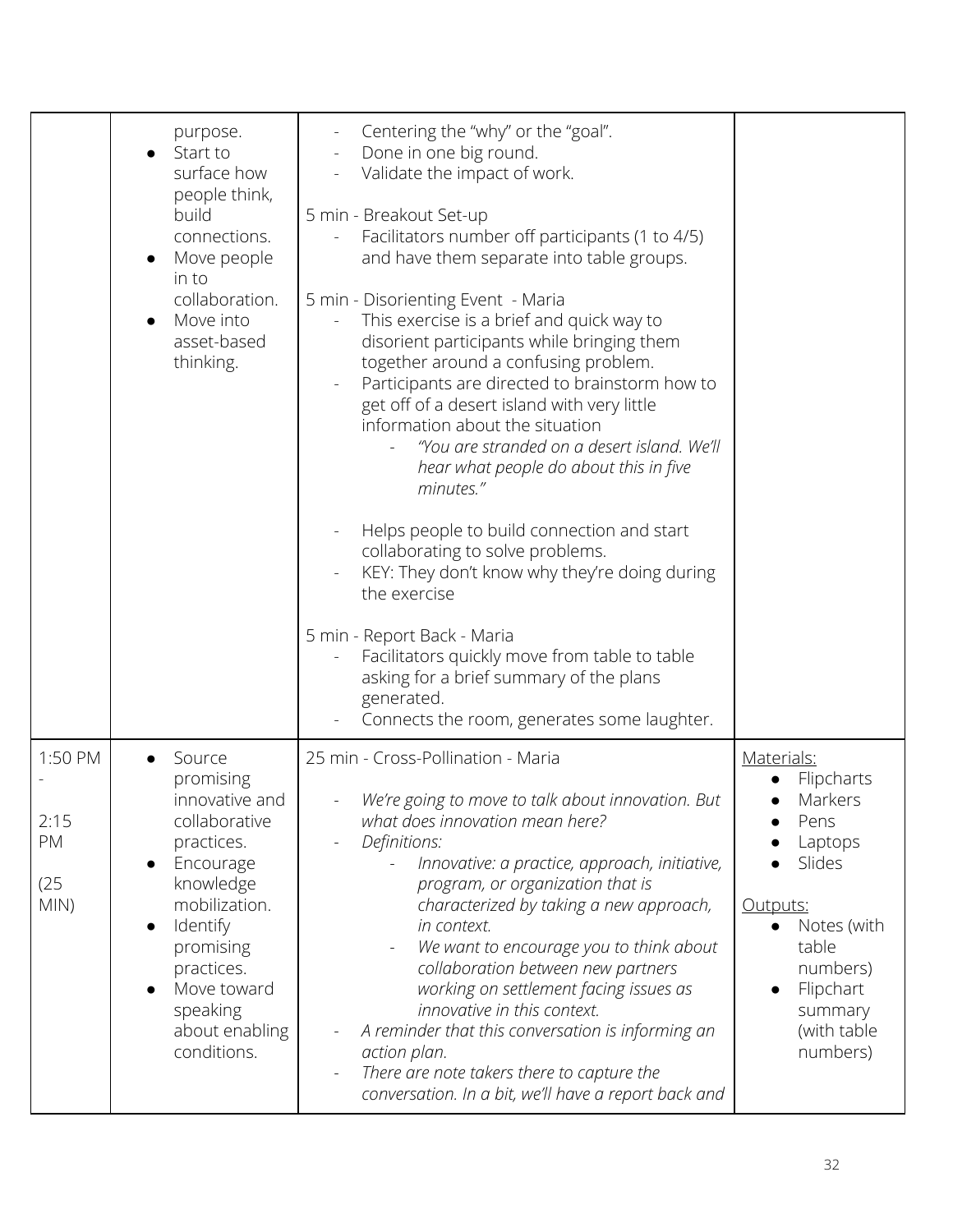|                                             |                                                                                                                                                                                                                                                                                                              | hear a bit about what came out of other groups                                                                                                                                                                                                                                                                                                                                                                                                                                                                                                                                                                                                                                                                                                                                                                                                                                                                                                                                                               |                                                                                                                                                           |
|---------------------------------------------|--------------------------------------------------------------------------------------------------------------------------------------------------------------------------------------------------------------------------------------------------------------------------------------------------------------|--------------------------------------------------------------------------------------------------------------------------------------------------------------------------------------------------------------------------------------------------------------------------------------------------------------------------------------------------------------------------------------------------------------------------------------------------------------------------------------------------------------------------------------------------------------------------------------------------------------------------------------------------------------------------------------------------------------------------------------------------------------------------------------------------------------------------------------------------------------------------------------------------------------------------------------------------------------------------------------------------------------|-----------------------------------------------------------------------------------------------------------------------------------------------------------|
|                                             |                                                                                                                                                                                                                                                                                                              | conversations. We're also going to have a chance<br>to see what comes out of other groups when we<br>go on break.<br>Conversation is directed around the following<br>question:<br>"What promising innovative practice or<br>initiative that is having an impact helping<br>newcomers find meaningful employment,<br>have you heard about, or been a part of?                                                                                                                                                                                                                                                                                                                                                                                                                                                                                                                                                                                                                                                |                                                                                                                                                           |
|                                             |                                                                                                                                                                                                                                                                                                              | Participants are asked to go around and talk<br>about something that is happening in their<br>organization, their experience, their work, or<br>work they're aware of.                                                                                                                                                                                                                                                                                                                                                                                                                                                                                                                                                                                                                                                                                                                                                                                                                                       |                                                                                                                                                           |
| 2:15 PM<br>3:05<br>PM<br>$(50 \text{ min})$ | Move to<br>explore<br>enabling<br>conditions<br>from current<br>examples.<br>Facilitate a<br>$\bullet$<br>critical<br>conversation<br>about enabling<br>conditions for<br>innovation.<br>Capture the<br>"why" of this<br>conversation,<br>in order to<br>move to a<br>"how" for later<br>action<br>planning. | 25 min - Focus on Enabling Conditions - Zakir<br>Break out conversation is directed around the<br>following question:<br>"In your experience, what are the<br>conditions that enable the innovative work<br>in newcomer employment we've been<br>speaking about to succeed? What could<br>help these initiatives be even more<br>successful?<br>25 min - Report back - Maria & Zakir<br>We're looking for the promising practices, and<br>enabling conditions from each group. We'll<br>have a few minutes each to report back. If we<br>have time, more can be explored together.<br>There'll also be a chance to see what others<br>have been working on during the break.<br>The rest will be captured through the note<br>takers and everyone will get a chance to see<br>the other groups' work.<br>Key time to collect the themes that emerge. We<br>are working toward a set of identifiable,<br>commonly agreed upon conditions (if possible).<br>Explicitly connect to the later visioning process. | Materials:<br>Flipcharts<br>Markers<br>Pens<br>Laptops<br>Outputs:<br>Notes (with<br>table<br>numbers)<br>Flipchart<br>summary<br>(with table<br>numbers) |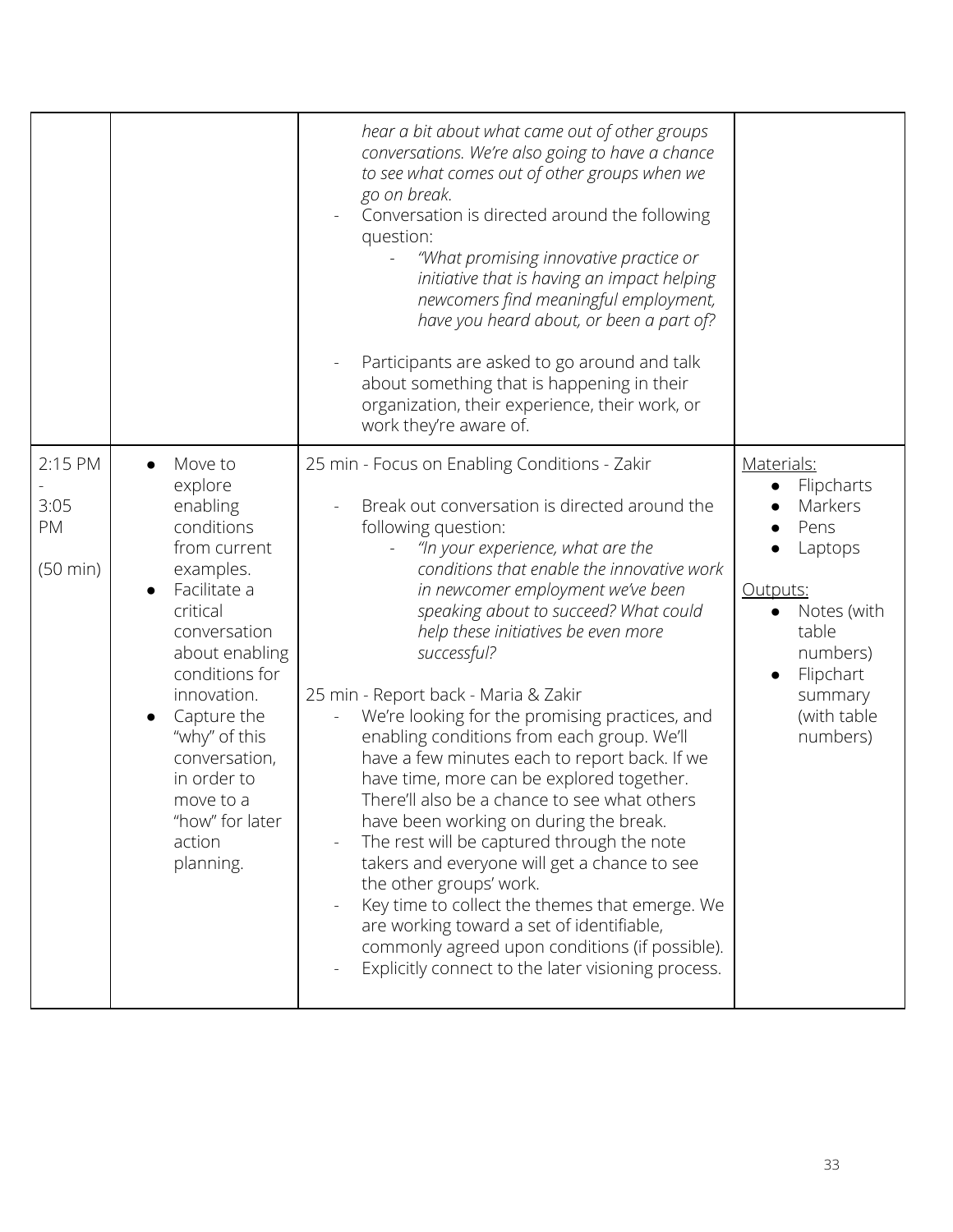| 3:05 PM                               | Create a                                                                                                                                                                                                                                                                                                                     | 25 min - Asset-mapping - Zakir                                                                                                                                                                                                                                                                                                                                                                                                                                                                                                                                                                                                                                                                                                                                                                                                                                                                                                                                                                                                                                                                                                                                                                                   | <b>Materials</b>                                                                                                                                                                                                                              |
|---------------------------------------|------------------------------------------------------------------------------------------------------------------------------------------------------------------------------------------------------------------------------------------------------------------------------------------------------------------------------|------------------------------------------------------------------------------------------------------------------------------------------------------------------------------------------------------------------------------------------------------------------------------------------------------------------------------------------------------------------------------------------------------------------------------------------------------------------------------------------------------------------------------------------------------------------------------------------------------------------------------------------------------------------------------------------------------------------------------------------------------------------------------------------------------------------------------------------------------------------------------------------------------------------------------------------------------------------------------------------------------------------------------------------------------------------------------------------------------------------------------------------------------------------------------------------------------------------|-----------------------------------------------------------------------------------------------------------------------------------------------------------------------------------------------------------------------------------------------|
| 3:40<br>PM<br>(35 min)                | common<br>footing based<br>in knowledge<br>exchange.<br>Get people<br>thinking in<br>terms of<br>assets, that<br>can be<br>leveraged in<br>innovative<br>ways.<br>Foreground<br>potential areas<br>of<br>collaboration,<br>collaborators,<br>and available<br>resource<br>streams for<br>the later<br>Visioning<br>Exercise. | Facilitators seed the conversation by defining<br>terms and direction, and model the<br>conversation with examples.<br>Lets walk through assets, what are assets?<br>Assets are anything we can make use of in<br>service of helping newcomers. Some<br>examples might be IRCC funding,<br>programs like the VPL's Skilled Immigrant<br>Info Centre, organizations like MOSAIC,<br>Faith networks, Facebook groups,<br>professional immigrant networks, etc.<br>Facilitators then pose the question:<br>What resources or services could you (or<br>do you) make use of when helping<br>newcomers look for meaningful<br>employment in the Lower Mainland?<br>Map the assets that are available to<br>newcomers<br>Participants use Post-its to put up assets on<br>the wall on butcher paper.<br>The paper has defined sections where people<br>can self-assign their answers.<br>Institutions.<br>Organizations.<br>Methods.<br>Values.<br>Community Connections.<br>Funding Sources.<br>Professional Organizations.<br>Keep an eye and take notes.<br>10 min - Report Back - Zakir<br>Speak to the trends that emerge.<br>Are there intersections? Overlaps?<br>Collect learnings for the group to assent to. | Post-its<br>$\bullet$<br>Markers<br>Central<br>prompt on a<br>piece of<br>paper.<br>A piece of<br>butcher<br>paper<br>Tack<br>Tape<br>Pins<br>Outputs:<br>Post-its.<br>Photo of the<br>butcher<br>paper.<br>Post-its and<br>butcher<br>paper. |
| 3:40 PM<br>4:00<br>PM<br>(20)<br>MIN) | Give<br>participants a<br>chance to talk<br>and take a<br>break.<br>Participants<br>can connect                                                                                                                                                                                                                              | 20 min - Snack Break<br>Note takers use the flipchart paper to write out<br>the innovative projects and the enabling<br>conditions surfaced (Bullet Points).<br>The flip chart paper is posted up on the wall.<br>Participants have a chance to review the work<br>of the other groups through a gallery walk.                                                                                                                                                                                                                                                                                                                                                                                                                                                                                                                                                                                                                                                                                                                                                                                                                                                                                                   | Materials:<br>Flipchart<br>summary<br>(with table<br>numbers)<br>Tack<br>Tape                                                                                                                                                                 |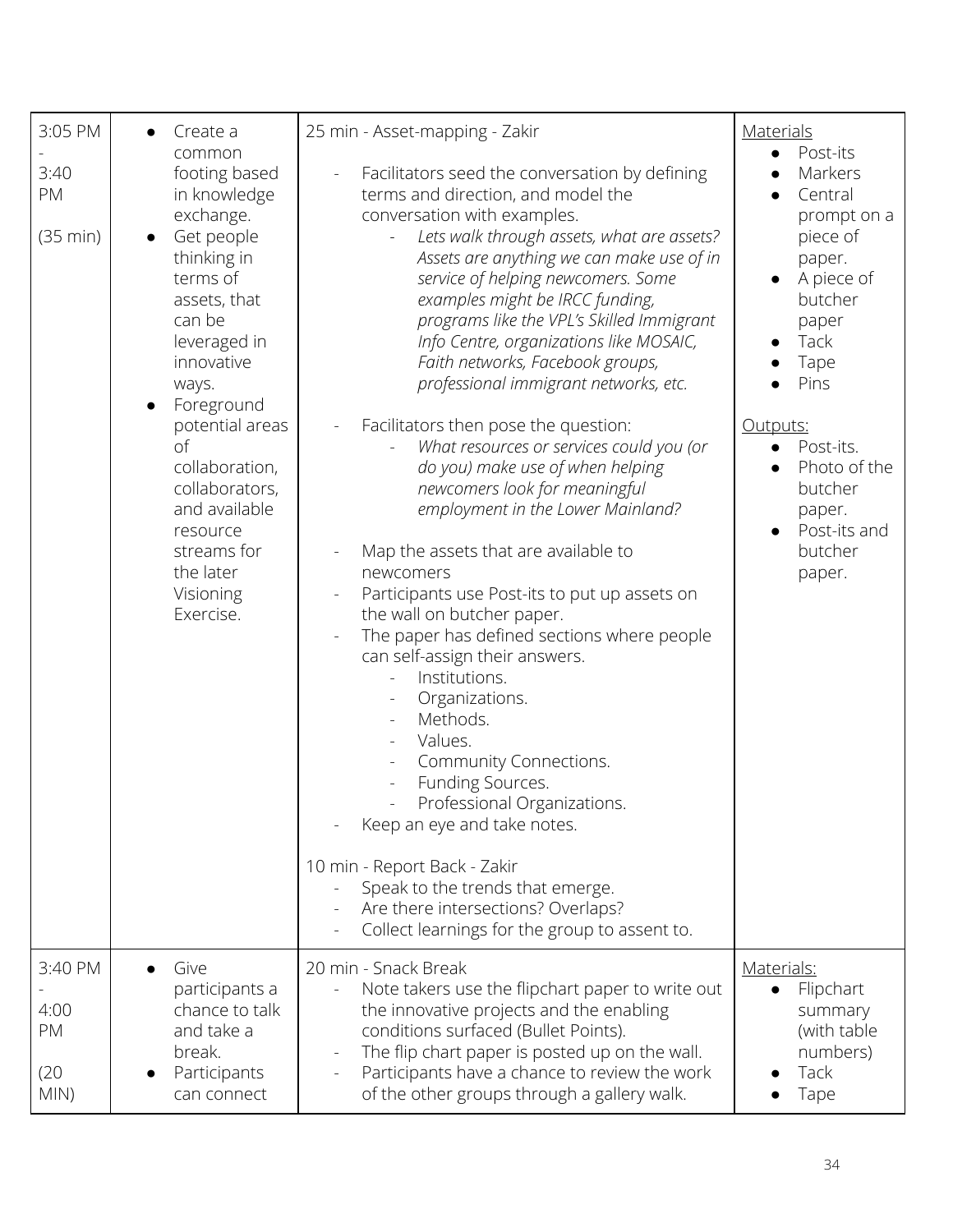|                                          | around<br>projects and<br>initiatives.                                                                                                                                                                                                                                 | Facilitators convene and touch base on the<br>process so far.<br>Make changes to process based on time and<br>emerging conversations.                                                                                                                                                                                                                                                                                                                                                                                                                                                                                                                                                                                                                                                                                                                                                                                                           | Pins                                                                                                                                                                                             |
|------------------------------------------|------------------------------------------------------------------------------------------------------------------------------------------------------------------------------------------------------------------------------------------------------------------------|-------------------------------------------------------------------------------------------------------------------------------------------------------------------------------------------------------------------------------------------------------------------------------------------------------------------------------------------------------------------------------------------------------------------------------------------------------------------------------------------------------------------------------------------------------------------------------------------------------------------------------------------------------------------------------------------------------------------------------------------------------------------------------------------------------------------------------------------------------------------------------------------------------------------------------------------------|--------------------------------------------------------------------------------------------------------------------------------------------------------------------------------------------------|
| 4:00<br>PM<br>4:35<br>PM<br>(35)<br>MIN) | Move<br>participants to<br>thinking about<br>innovation in<br>the sector at<br>large.<br>Move into a<br>conversation<br>based on the<br>success of<br>current work.<br>Apply the<br>$\bullet$<br>enabling<br>conditions and<br>assets<br>surfaced to a<br>new context. | 35 min - Visioning - Maria & Zakir<br>Bring everyone back together to plenary.<br>What can we take from our conversation today<br>to encourage innovation and collaboration in<br>the larger settlement sector?<br>Participants are asked:<br>From what we've talked about today what<br>can we build upon? What can we scale to<br>improve innovation and collaboration in<br>the settlement sector at large?<br>Facilitators draw the participants attention to<br>the flipcharts from the previous conversations<br>currently on the wall, ask participants to<br>ground the conversation in what has already<br>been surfaced.<br>Facilitators are active during this conversation,<br>engaging with and teasing out the conversation<br>that emerges into clear topics to be captured<br>by the notetakers.<br>The facilitated discussion surfaces emerging<br>directions for innovation in the settlement<br>sector with the whole group. | Materials:<br>Flipcharts<br>$\bullet$<br>(with table<br>numbers)<br>Markers<br>$\bullet$<br>Pens<br>Notetaker<br>laptops<br>Facilitator<br>laptop<br>Outputs:<br>Notes(with<br>table<br>numbers) |
| 4:35 PM<br>5:00<br>PM<br>(25)<br>MIN)    | Give<br>participants a<br>chance to<br>express their<br>views in a safe<br>way that will<br>be recorded<br>and influence<br>the report.<br>Collect and<br>ground the<br>conversation.<br>Take the<br>opportunity to<br>make<br>participants<br>feel                    | 25 min - Closing Round - Maria & Zakir<br>Start with a round, asking people to stand if<br>able, and move into a round, asking for one<br>sentence (15-20 seconds):<br>"What excites you about the conversation<br>today, and what do you hope to see in the<br>future?"<br>Facilitators thank participants for attending and<br>abiding by the guidelines.<br>Quick reminder about Chatham House rules,<br>and that the opinions expressed in this session<br>are meant to stay within the session.<br>For individuals that have anything further to<br>share, we invite them to include it in the<br>evaluation form that will be distributed. Let<br>participants know that these forms will also be<br>part of the final report, so their perspective will                                                                                                                                                                                  | Output:<br>Notes (with<br>table<br>numbers)<br>Response<br>Form                                                                                                                                  |